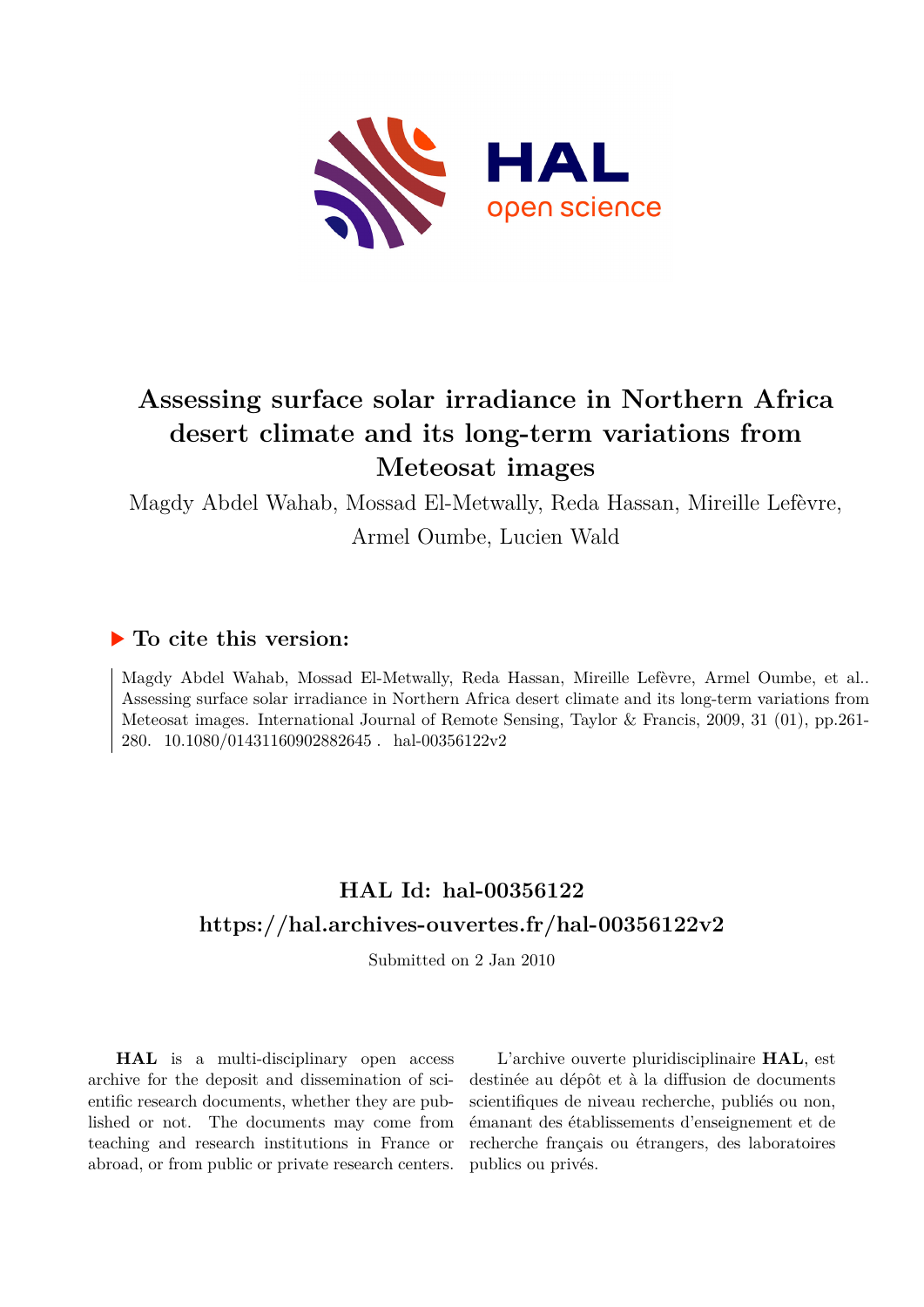*Abdel Wahab M., El-Metwally M., Hassan R., LefÄvre M., Oumbe A., Wald L., 2008. Assessing surface solar irradiance in Northern Africa desert climate and its long-term variations from Meteosat images. International Journal of Remote Sensing, 31(01), 261 – 280, 2009. doi: 10.1080/01431160902882645.*

# **Assessing surface solar irradiance in Northern Africa desert climate and its long-term variations from Meteosat images**

## **MAGDY ABDEL WAHAB¶, MOSSAD EL-METWALLY\*Ä, REDA HASSAN‡, MIREILLE LEFÇVRE†, ARMEL OUMBE† and LUCIEN WALD†**

Ä Department of Astronomy and Meteorology, Faculty of Science, Cairo University, Cairo,

Egypt

Å Department of Physics, Faculty of Science at Port Said, Suez Canal University, Port Said,

Egypt.

‡ Egyptian Meteorological Authority, Kubry El-Qubba, Cairo, Egypt.

† Mines ParisTech, Center for Energy and Processes, BP 207, 06904 Sophia Antipolis cedex,

France

Short title: Assessing solar irradiance in Northern Africa from Meteosat images

#### **Abstract**

Two databases of solar surface irradiance (SSI) derived from satellites are compared to ground measurements for Algeria, Egypt, Libya and Tunisia. It is found that it is possible to accurately derive the SSI from geostationary meteorological satellites, even with a coarse spatial resolution. The two databases HelioClim-1 and SSE exhibit similar and good performances. The bias is lower for SSE than for HelioClim-1, as a whole; inversely, HelioClim-1exhibits a smaller scattering of data compared to ground measurements (smaller standard-deviation) than the SSE, allowing better performances when mapping the long-term variations in the SSI. These long-term variations from 1985 to 2005 show that these four nations experience dimming as a whole. Detailed analyses of the range of dimming at sites with long-term records and of its spatial distribution have been performed. It has been found that the analysis of SSI from HelioClim-1 supports the findings for the individual sites. Several phenomena may explain the dimming. One is the transportation of sand dust northwards from the Sahel; another

Corresponding author, Mossad El-Metwally, Email: melmetwally@yahoo.com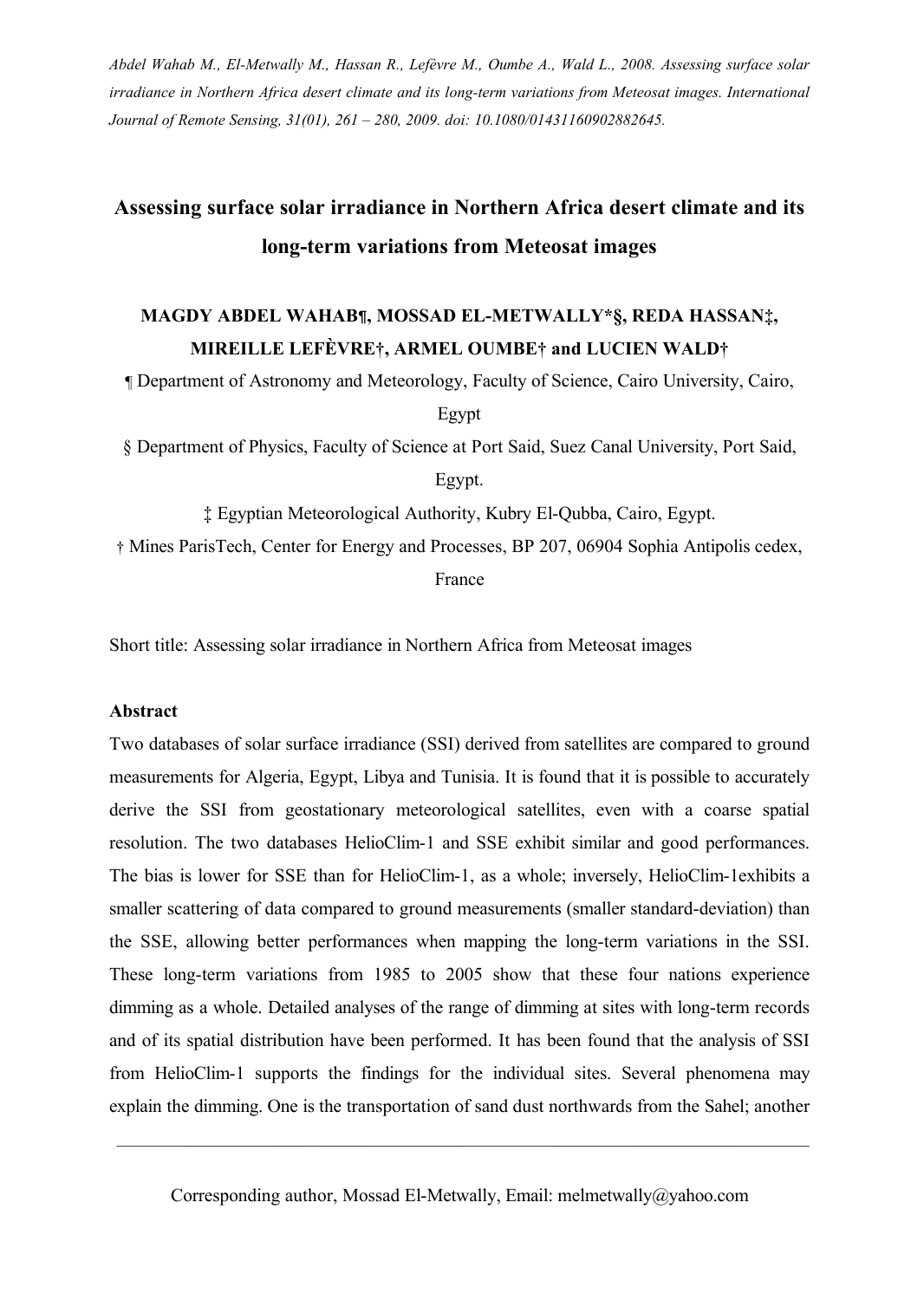one is the increase in urbanization and a third one is the increase in cloud cover and aerosol loading.

### **1. Introduction**

This paper deals with the irradiance observed at ground level on horizontal surfaces, also called surface solar irradiance (SSI). The SSI intervenes in many aspects in human, fauna and flora life in the desert climate in Northern Africa. Of particular interest nowadays to the four nations under concern in this paper: Algeria, Egypt, Libya, Tunisia, is the prospect of energy production from sun. These four nations comprise approximately 130 millions inhabitants altogether and solar energy is a key element for energy supply in the future. There are several techniques to produce heat and electricity from solar radiation. The SSI is the sum of the direct radiation, i.e., received from the direction of the sun, and of the diffuse radiation that originates from the other parts of the sky vault. Some systems are efficient only if they receive a large amount of direct radiation; others perform well also when the diffuse part represents a fair amount of the SSI. Efficient algorithms exist for the assessment of the direct and diffuse parts when the SSI is known (ESRA, 2000).

Accurate knowledge of the SSI permits to design and size systems, to predict yields and outputs of these systems and to monitor them by, e.g., comparing predicted/modelled outputs to actual ones (Drews *et al.*, 2007; Imageen, 2004; Labed and Lorenzo, 2004; Langniss and Ince, 2004; Smyth et al., 2006). In many cases, monthly values are sufficient for a first insight of the SSI. Even for such broad measurements, the problem of availability of SSI data for any location is critical everywhere in the world because there is only a few number of stations measuring the SSI, except in Europe and Northern America (Cros *et al*., 2004b; SWERA, 2006). Referring to the World Meteorological Organisation documentation, Diabaté *et al*. (2004) mention that if Egypt is well covered with 9 measuring sites, they found only 1 in Algeria and Tunisia and none in Libya. Accordingly, there is a lack of knowledge on the spatial distribution of the monthly means of the SSI in these nations.

A number of models have been developed to palliate the lack of measurements of the SSI in this area (Abdel Wahab, 1987; El-Metwally, 2004, 2005; Ibrahim, 1985). They range from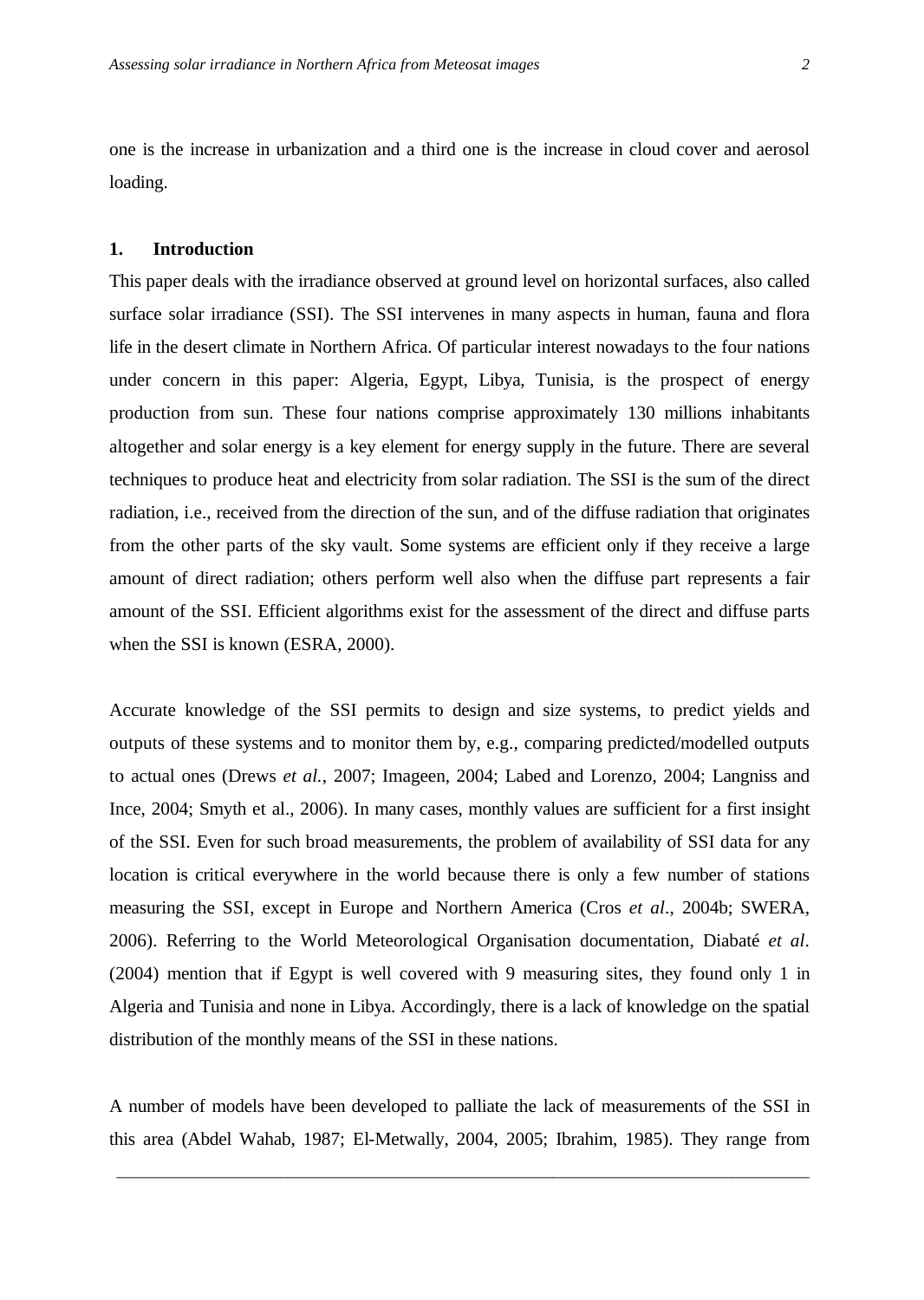radiative transfer equations to the very simple regression models. The nature of radiation models in terms of simplicity depends mainly on the availability of input data and level of accuracy (Abdel Wahab, 1985). Solar resource assessment from geostationary satellites constitutes a powerful means to assess the SSI (Cano *et al.*, 1986; Diabaté *et al.,* 1988, 1989; Hammer *et al*., 2003; Perez *et al.*, 1997, 2001; Pinker and Laszlo, 1992; Rigollier *et al*., 2004). The first purpose of this paper is to benchmark two databases derived from satellite data against available ground measurements of monthly means of SSI. These databases are the HelioClim-1 database, hereafter abbreviated to HC1, and the NASA-SSE (Surface meteorology and Solar Energy) database of the NASA, hereafter abbreviated to SSE. Several researchers have reported variations in the SSI during the second half of the 20th century, a phenomenon that has come to be known as solar dimming followed by a brightening (Cohen *et al.*, 2004; Gilgen *et al.*, 1998; Liepert, 2002; Ohmura, 2006; Stanhill and Cohen, 2001; Wild *et al*., 2005). The second purpose of the paper is to study long-term variation of the SSI (1969- 2005) at the sites mentioned in the first part and to extrapolate the findings to the four nations using the selected SSI database.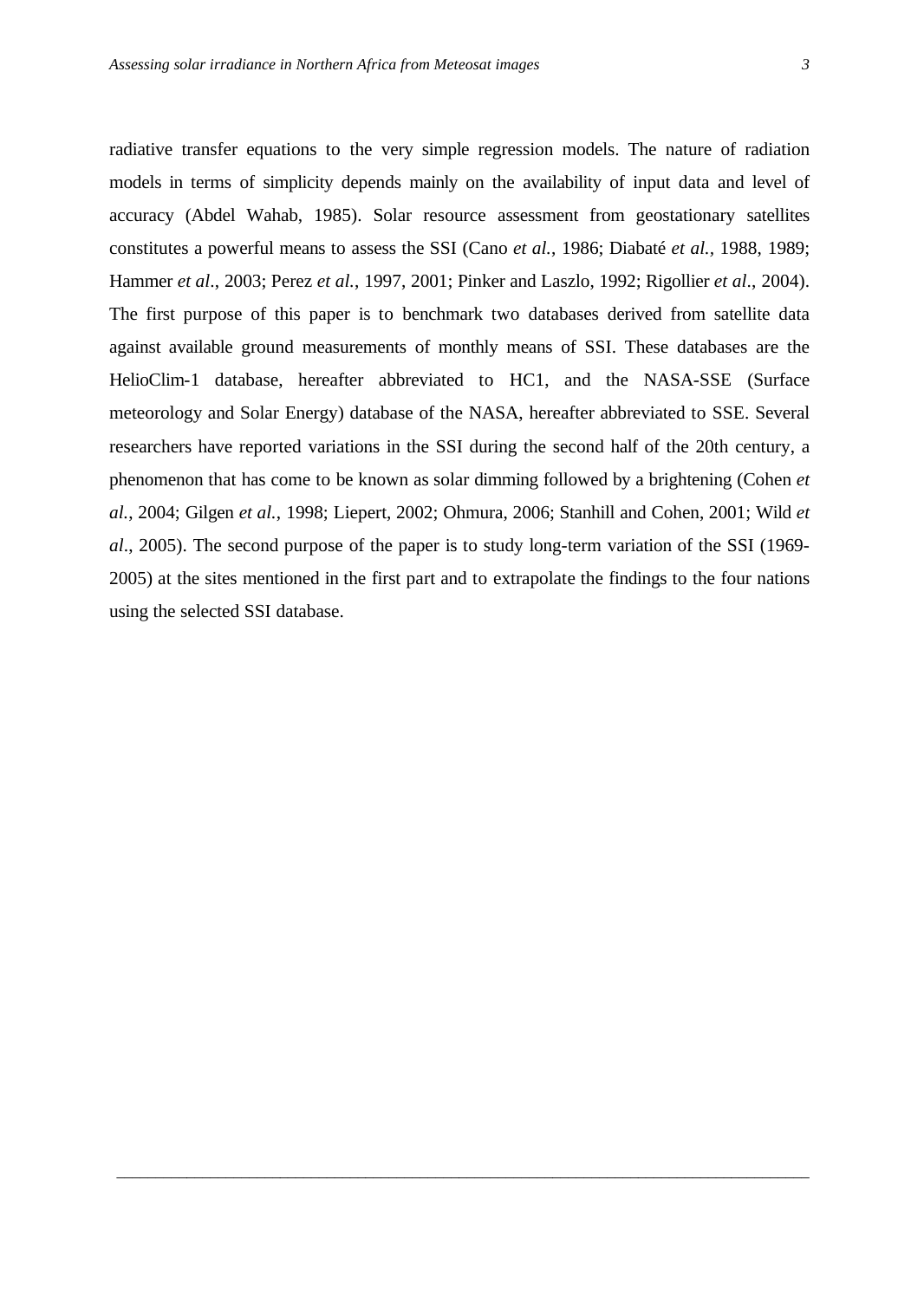#### **2. Meteosat images**

The Meteosat program, operated by the European Space Agency (ESA) started in 1977. The Meteosat satellites are geostationary spacecrafts which fly at an altitude of about 36,000 km over the equator, and located close to  $0^{\circ}$  longitude. Their primary mission is to generate images of the Earth showing its cloud systems both by day and by night, and to transmit these images to the users in the shortest practical time. Eumetsat (Darmstadt, Germany) is the European organisation for the exploitation of this system and dissemination of the images. The main payload of the first generation of these satellites, from Meteosat-1 up to 7, is the Meteosat Visible and InfraRed Imager (MVIRI) which is a high resolution radiometer with three spectral bands. The visible band (VIS) measures the reflected sunlight in a broadband from 300 nm to 1100 nm. From the original VIS images, a special set of data, called ISCCP-B2, has been set up in the framework of the International Satellite Cloud Climatology Project (ISCCP) (Schiffer and Rossow, 1985), part of the World Climate Research Program (WCRP). This reduced-resolution set is produced according to the following steps (Anonymous 1996):

- firstly, time sampling reduces the frequency of observation to the standard meteorological synoptic 3-h intervals, starting at 0000 UTC. The Earth is scanned by the first series of Meteosat satellites in approximately 25 minutes. An image acquired at, say 1130 UTC is actually acquired between 1130 and 1155 UTC. The time used in the computations is the actual acquisition time for this particular pixel,
- secondly, the higher-resolution visible-channel data are averaged to match the lower resolution of infrared-channel data (*i.e.* an image of 2500 x 2500 pixels with a resolution of 5 km at nadir),
- thirdly, a spatial sampling is performed by taking 1 pixel over 6 in each direction, starting with the south-easternmost pixel. Thus, two B2 pixels are separated by a gap of approximately 30 km. The value of the corresponding B2 pixel is given by the radiance of the south-easternmost pixel in a 6x6 pixels square

Eumetsat has an archive of B2 images, starting January 1, 1985. Mines ParisTech purchased part of this archive, from the beginning till the end of 2005. All images of this series are not geometrically superimposable though they should be. We report here these findings for the benefit of all users of B2 images. Four changes are occurring during these years; they consist in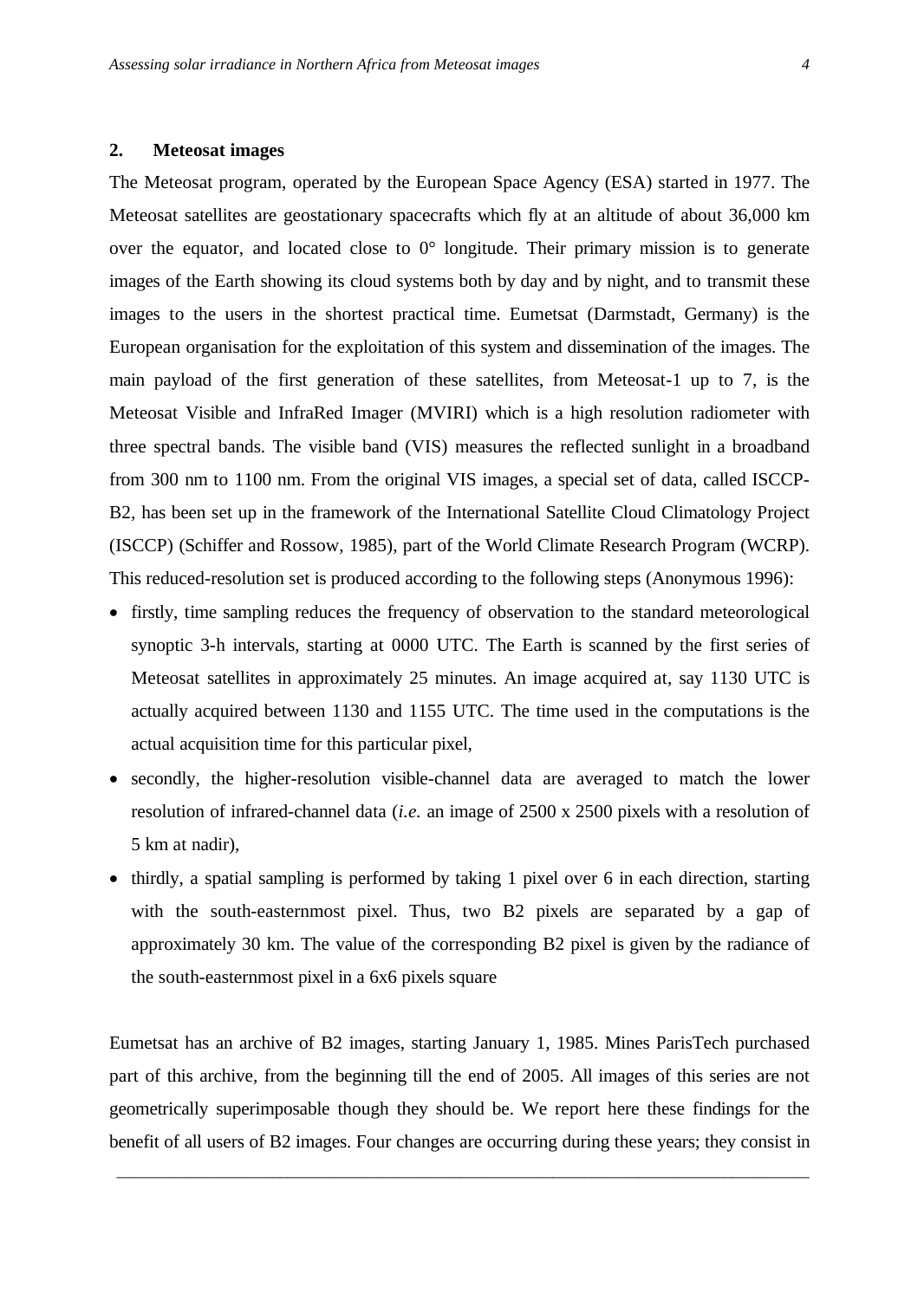offset by one B2 pixel for the whole image. Assume a geographical site, defined by its latitude and longitude. To these coordinates correspond a B2 row and a column (*line*, *col*) in the 1985 images which constitute the relative reference. We found four periods:

- first period: 1 January 1985 to 18 March 1986, slot 11 included. The corresponding B2 pixel is (*line*, *col*),
- second period: 18 March 1986, slot 23, to 12 December 1988. The corresponding B2 pixel is (*line*, *col+1*), i.e., a shift to the east of approx. 30 km,
- third period: 13 December 1988 to 15 November 1995, slot 23 included. The corresponding B2 pixel is (*line*, *col*), as in the 1<sup>st</sup> period,
- fourth period: 15 November 1995, slot 30, to 31 December 2005. The corresponding B2 pixel is (*line-1*, *col*), i.e. a pixel shift to the north.

Several pioneering works demonstrated the interest of B2 data for producing time-series of daily values of SSI (Ba *et al*., 2001; Raschke *et al*., 1987; Tuzet *et al*., 1984). Lefèvre *et al*. (2007) found that the combination of B2 images and the method Heliosat-2 of Rigollier *et al.* (2004) offers enough accuracy for creating a climatological database of the daily mean SSI over large areas with a grid cell of about 5' of arc angle in size (approximately 10 km at midlatitude). They conclude that such B2 data can be used in a reliable way in producing timeseries of SSI for Europe, Africa and the Atlantic Ocean, except for very high latitudes greater than approximately 65°. The B2 data set is used to create the database HC1. As for the database SSE, it is derived from the DX data set of ISCCP (Rossow and Schiffer, 1999) which is itself derived from the B2 data.

Accurate calibration of the satellite sensors is essential for the computation of the SSI, especially when large time-series are at stake. The ISCCP data set results from the fusion of images from all meteorological geostationary and polar-orbiting satellites and intercalibration of all sources has been performed (Schiffer and Rossow, 1985). As for the HC1 database, the B2 images are calibrated according to the automatic calibration method of Lefèvre *et al*. (2000); the whole operation procedure is described by Rigollier *et al*. (2002). There has been many changes in Meteosat sensors from 1985 to 2005 and these changes induce uncertainties. Actually, the above-mentioned authors found out that the impacts of these changes may be kept low using an appropriate method. The calibration method itself leads to uncertainties in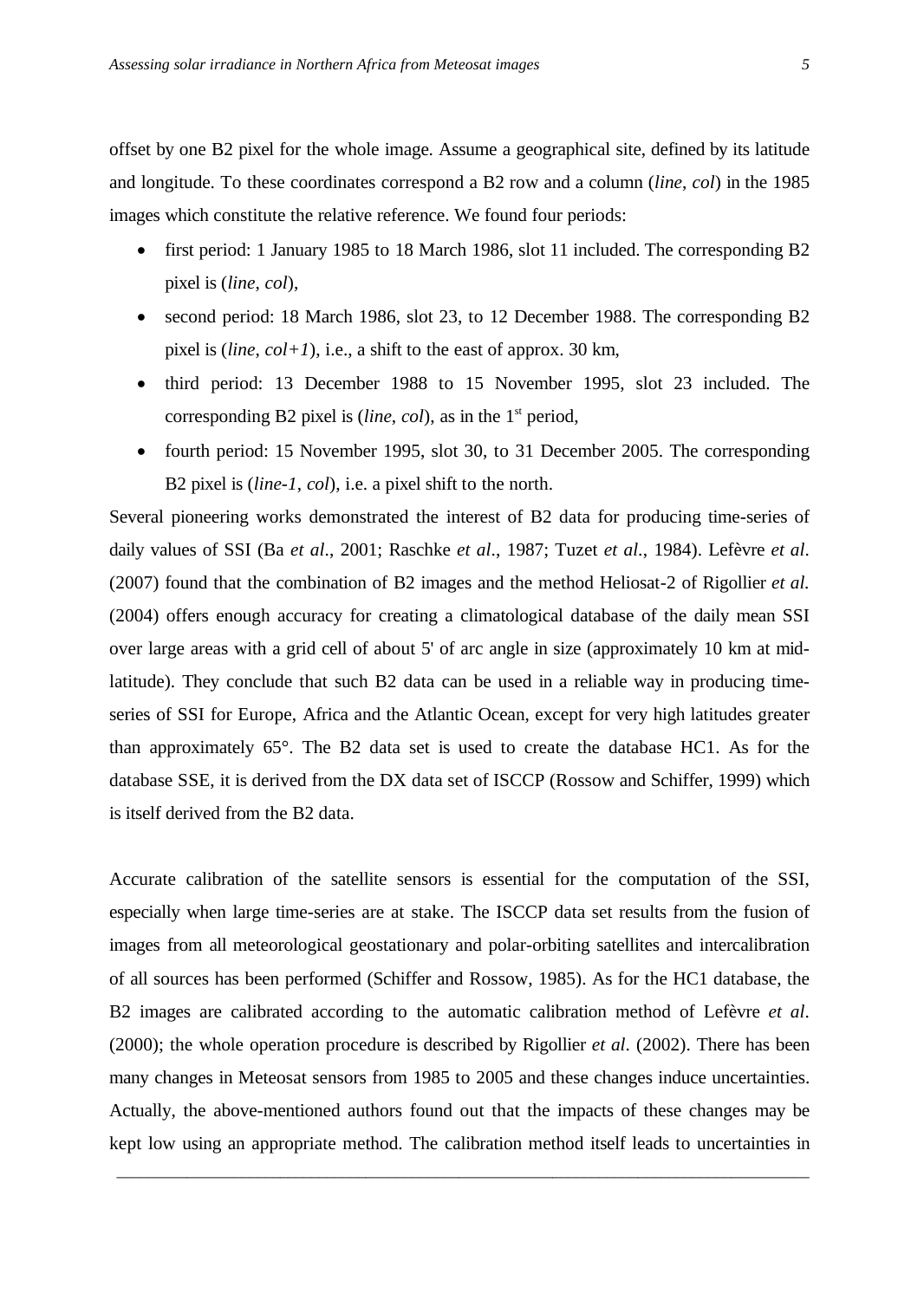reflectances that have been estimated to 10 % in relative value (RMSE) by these authors. From the work of Lefèvre *et al.* (2007), we can compute that the relative uncertainty in irradiance arising from the calibration is approximately 1 % of the clear-sky value.

#### **3. The databases HelioClim and NASA SSE**

The two databases deliver daily mean of SSI from 1985 to 2005 for HC1 and 1983 to 2005 for SSE. Approximately three well sunlit B2-images can be exploited per day to compute the instantaneous SSI for these slots —typically, at 9:00, 12:00 and 15:00 UT for satellite nadir.— The conversion of B2 digital counts into SSI and further in daily mean of SSI is described by Pinker and Laszlo (1992) for the database SSE and Lefèvre *et al.* (2007) for the database HC1. In this paper, the databases are taken as they are and we will not detail the methods. Though presenting many differences, both methods have in common the fact that they have a model for the prediction of clear-sky irradiances and another model for the extinction of the radiation due to cloud presence. In the geographical area under concern, the most critical point is the clear-sky model as the skies are often clear, and especially the inputs to the model that describe the aerosols and water vapour optical properties and loading. The method for the SSE exploits the assimilation model MATCH (Model of Atmospheric Transport and Chemistry) of NCAR (The National Center for Atmospheric Research) with inputs from the sensors AVHRR (Advanced High Resolution Radiometer) and MODIS (The Moderate Resolution Imaging Spectroradiometer). The method for HC1 calls upon the Linke turbidity factor, that integrates the effect of aerosols and water vapour (Jacovides *et al.* 1994). A worldwide climatological database of the Linke turbidity factor for each month and each cell of approx. 10 km has been set up by Remund *et al.* (2003) and is freely available at the web site *www.soda-is.com*.

The HelioClim databases are created and managed by Mines ParisTech (Cros *et al.*, 2004a). The data are accessible via the SoDa Web site (http://*www.soda-is.com*, Gschwind *et al*., 2006). The database HC1 comprises the equivalence of 118500 measuring pseudo-stations (the B2 pixels). Each B2 pixel is 5 km in size at satellite nadir. Given any geographical location, the Web server performs an on-line spatial interpolation using the nine surrounding pseudostations to deliver a time-series of daily mean of SSI for this location (Lefèvre et al. 2007). The release 4 of HC1 is used in this study.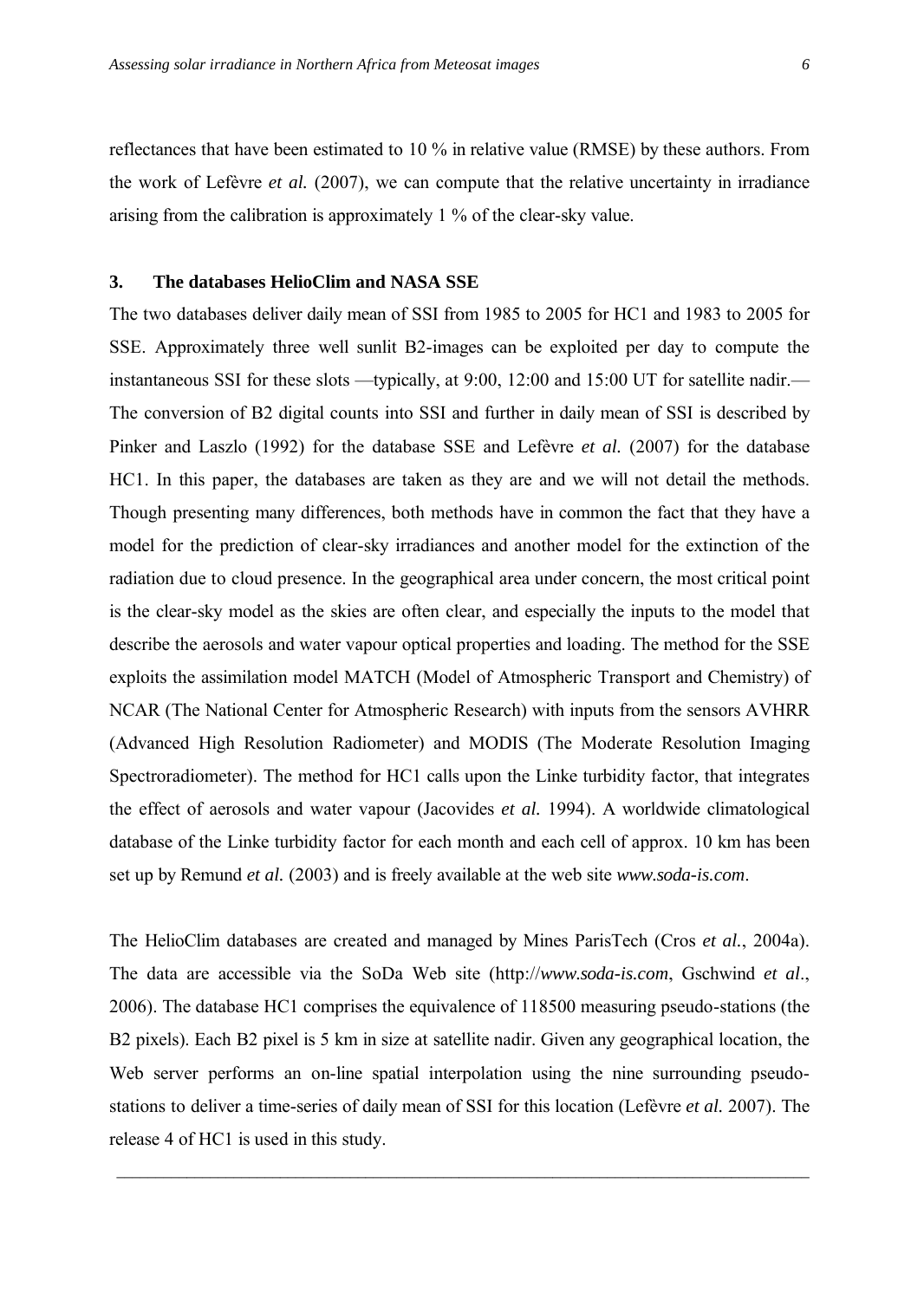The database SSE can be accessed via the SSE web site (http://eosweb.larc.nasa.gov/sse/). Actually, the SSI values are obtained from the Surface Radiation Budget (SRB) portion of NASA's Global Energy and Water Cycle Experiment (GEWEX). The current SRB archive is Release 3.0. The size of the cell is uniformly set to  $1^\circ$  of arc angle. We use in this study the release 6 of the SSE.

#### **4. The ground measurements**

Ground measurements were collected for the period 1985 – 2005 for nine stations in Egypt by the Egyptian meteorological authority. All measurements were done with Eppley Precision Spectral Pyranometers (PSP), and the data were manually quality-controlled before delivery. The World Radiation Data Center (WRDC) provided the data for Sidi Bou Said (Tunisia) and Tamanrasset (Algeria). The stations are listed in Table 1 together with the solar radiation climate to which they belong according to Diabaté *et al.* (2004). Tamanrasset (climate 4) is located on the high Sahara plateau of Ahaggar of elevation larger than 1000 m. The climate is dry and semi-arid (BShw). The sky is usually very clear, with the exception of occurrence of dust winds in June and December. Cairo is one of the largest cities in Africa (approximately 13 millions of inhabitants); it is the seat of industries and the traffic of vehicles is large. Bahtim is a suburb of Cairo. Both stations belong to the climate # 5 in semi-arid warmer dry climate with a boreal summer dry season (BShs) with a high level of pollution but frequent clear skies. Sidi Barrani, Mersa Matruh and Tahrir are located 1 to 10 km south of the Mediterranean sea coast in a typical Mediterranean climate with frequent clear skies. Climate #7 (El Arish) is limited to the arid Sinai Peninsula. The sky is very clear in boreal summer; more cloudy skies are found in November and December. Sidi Bou Said (climate 8) experiences rainy climate with mild winter (Csa). Clear skies are most frequent in June and July. Though both are found along the Mediterranean coast, climate #8 exhibits lower SSI than #6. Asyut and El Kharga belong to climate #12 that comprise desert areas with dry climate (BWh); the sky is often clear and the variation in atmospheric extinction during a year is small. This variation is even smaller for climate #14 (Aswan) located in the Northern Sahara with a dry desert climate (BWh).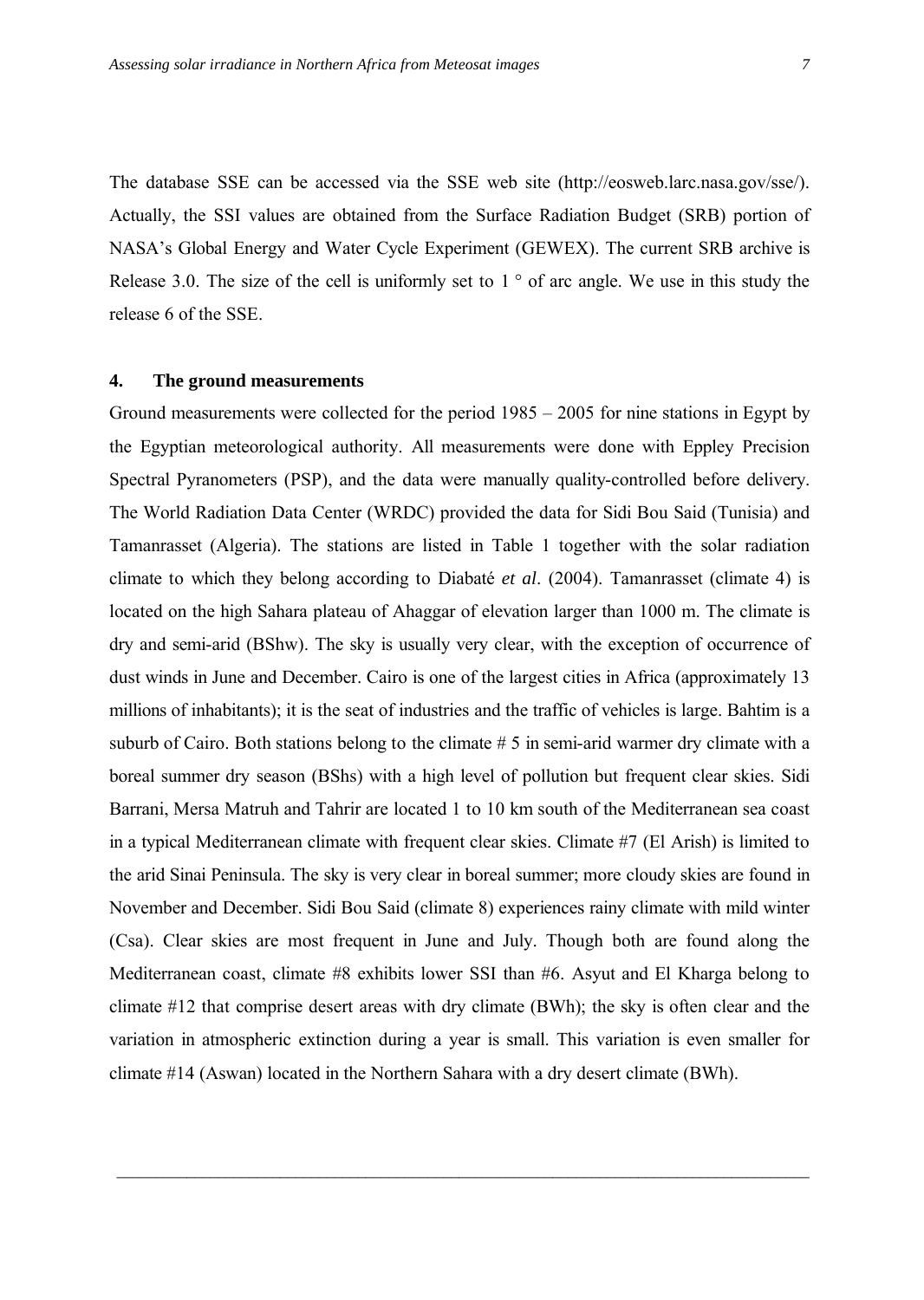All the daily data for the period 1985-2005 have been averaged for producing monthly means of SSI. A monthly mean was declared valid only if at least 22 daily valid values were available; otherwise, it was rejected. The same processing was applied to the HC1 and SSE data.

#### **5. Correcting satellite assessment for altitude**

The computation of the SSI from satellite images calls upon a digital terrain model whose cell size fits that of the pixel. For example, the HC1 database exploits the model TerrainBase whose cell size is 5 minute of arc angle (approximately 10 km at mid-latitude). This is too large to sufficiently accurate describe changes in altitude in areas of steep relief and large discrepancies can be found between the mean altitude of a cell and the altitude of a particular site within this cell.

These discrepancies have an impact on the results of the comparison of the monthly mean of SSI derived from satellite and that measured by ground instruments because the higher the elevation, the higher the SSI for similar atmospheric conditions. The use of a correction function would help in reducing the discrepancies between the satellite-derived SSI and ground measurements due to difference in altitude and accordingly, would permit to better assess the uncertainty of the satellite-derived SSI in equal conditions. Taking into account the lack of knowledge on the optical constituents of the atmosphere for each day and each site, we have opted for an empirical function. By performing several tens of simulation of the SSI under clear skies by the radiative transfer models libRadtran (Mayer and Kylling 2005) and 6S (Vermote *et al.* 1997) at different altitudes for different conditions (various solar zenith angle, atmospheric and ground properties), we found an empirical correction function describing the change in clear-sky SSI  $I_c(z)$  with the altitude *z*, knowing the clear-sky SSI  $I_c(z_0)$  at an altitude *z0*:

$$
I_c(z) = I_0 \exp[-\tau(z)] \tag{1}
$$

where  $\tau(z)$  expresses the optical thickness of the atmosphere:

$$
\tau(z) = \tau(z_0) \beta^{(z_0 - z)}, \beta = 1.20 \tag{2}
$$

where  $\tau(z_0)$  is given by:

$$
\tau(z_0) = -\ln(I_c(z_0)/I_0) \tag{3}
$$

*\_\_\_\_\_\_\_\_\_\_\_\_\_\_\_\_\_\_\_\_\_\_\_\_\_\_\_\_\_\_\_\_\_\_\_\_\_\_\_\_\_\_\_\_\_\_\_\_\_\_\_\_\_\_\_\_\_\_\_\_\_\_\_\_\_\_\_\_\_\_\_\_\_\_\_\_\_\_\_\_\_\_\_\_\_\_\_\_\_*

where  $I_0$  is the irradiance measured at the top of the atmosphere.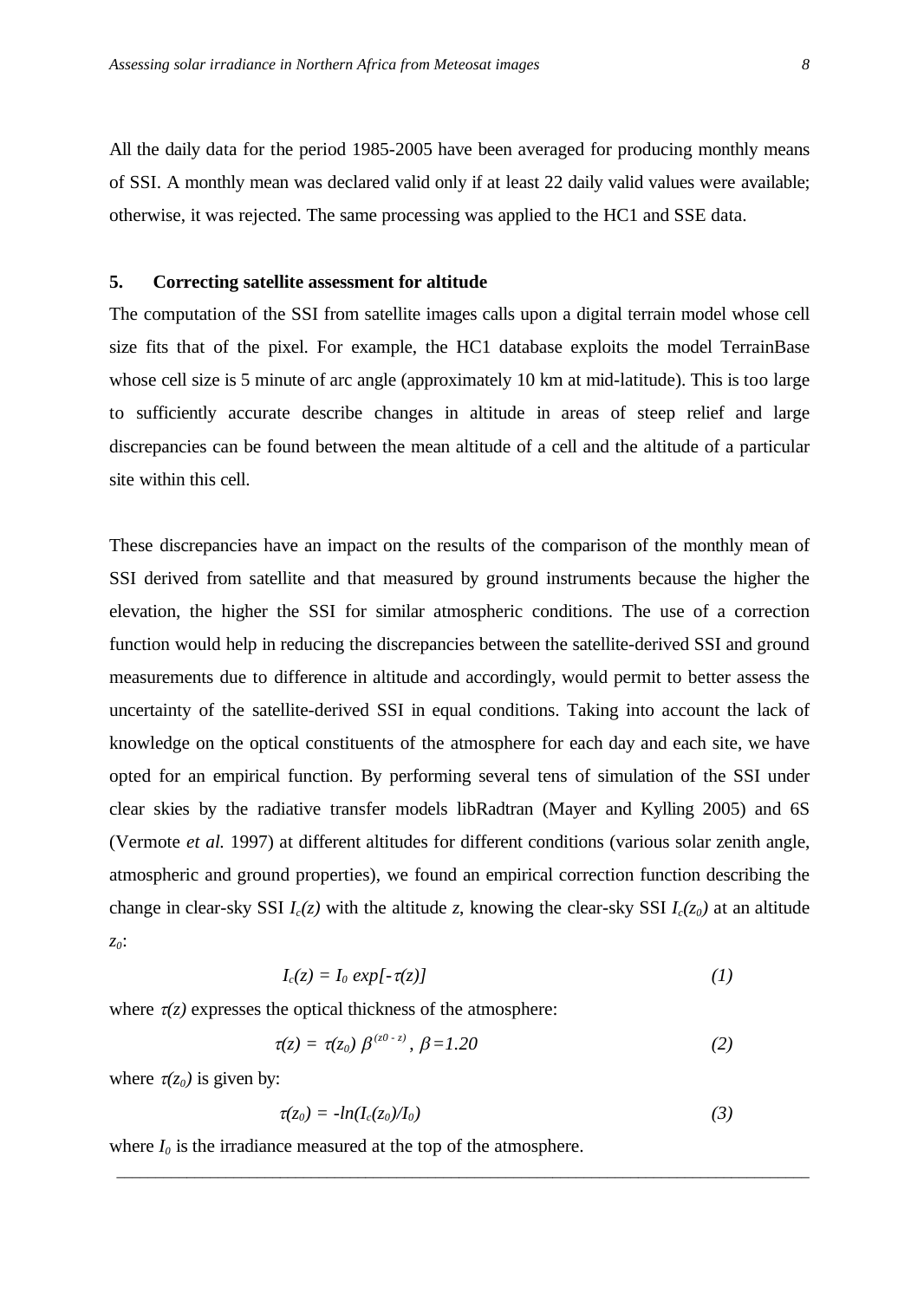We have further investigated the possible application of this correcting function to all skies. Given the SSI for any sky *I*, the clear-sky index  $K_c$  is defined as:

$$
I(z) = K_c(z) I_c(z) \tag{4}
$$

The clear-sky index characterizes the actual SSI compared to the clear-sky SSI. The change in irradiance *I* due to change in altitude *z* is given by

$$
\partial I / \partial z = K_c \partial I_c / \partial z + I_c \partial K_c / \partial z \tag{5}
$$

As previously, libRadtran is used to obtain a series of simulations and compute each term in Eq. 5 in many different conditions. Additional inputs are the optical depth of the clouds and the altitude of their tops and bottoms. We found that for  $\zeta$  ranging from 0 km to 3 km,  $K_c$  remains quasi-constant while *I<sup>c</sup>* is changing. This means that the change in the SSI *I* with *z* in the lower layer of the atmosphere is equal to that of the clear-sky SSI *Ic*. The righternmost term in Eq. 5 may be neglected at first order. It results that the correction function (Eqs1-3) may apply in any case.

We now use 17 stations of high quality for which the difference in altitude with that used in HC1 is greater than 200 m to validate this empirical approach (Table 2). Such a difference should lead to overestimation (if the difference is positive) and underestimation (if the difference is negative) of SSI in HC1 when compared to actual measurements. The correction function is applied to the time-series of HC1 monthly means of SSI. The clear-sky SSI  $I_c(z)$  is computed with the clear-sky model of Rigollier *et al.* (2000) corrected by Geiger *et al.* (2002). Comparison is made between the actual measurements, the original outputs from HC1, and the corrected ones (Table 3). If the correction is efficient, one expects a decrease in bias; a decrease or stability in RMSD (root mean square difference) as well as in correlation. Benefit of correction is achieved in 13 cases out of 17 (76 % of the cases): the correction in altitude leads to a decrease of the bias. For the four other sites, overestimation by uncorrected HC1 is observed for site 1 where an underestimation was expected and inversely for sites 9, 12 and 17. For these sites, the cause of the bias between HC1 and ground station is mostly due to other conditions than difference in altitude. Consequently, no gain can be expected. The correlation coefficient does not change noticeably with the correction. The RMSD remains similar or decrease, except for sites 1 and 17 for which the RMSD increases respectively from 14 to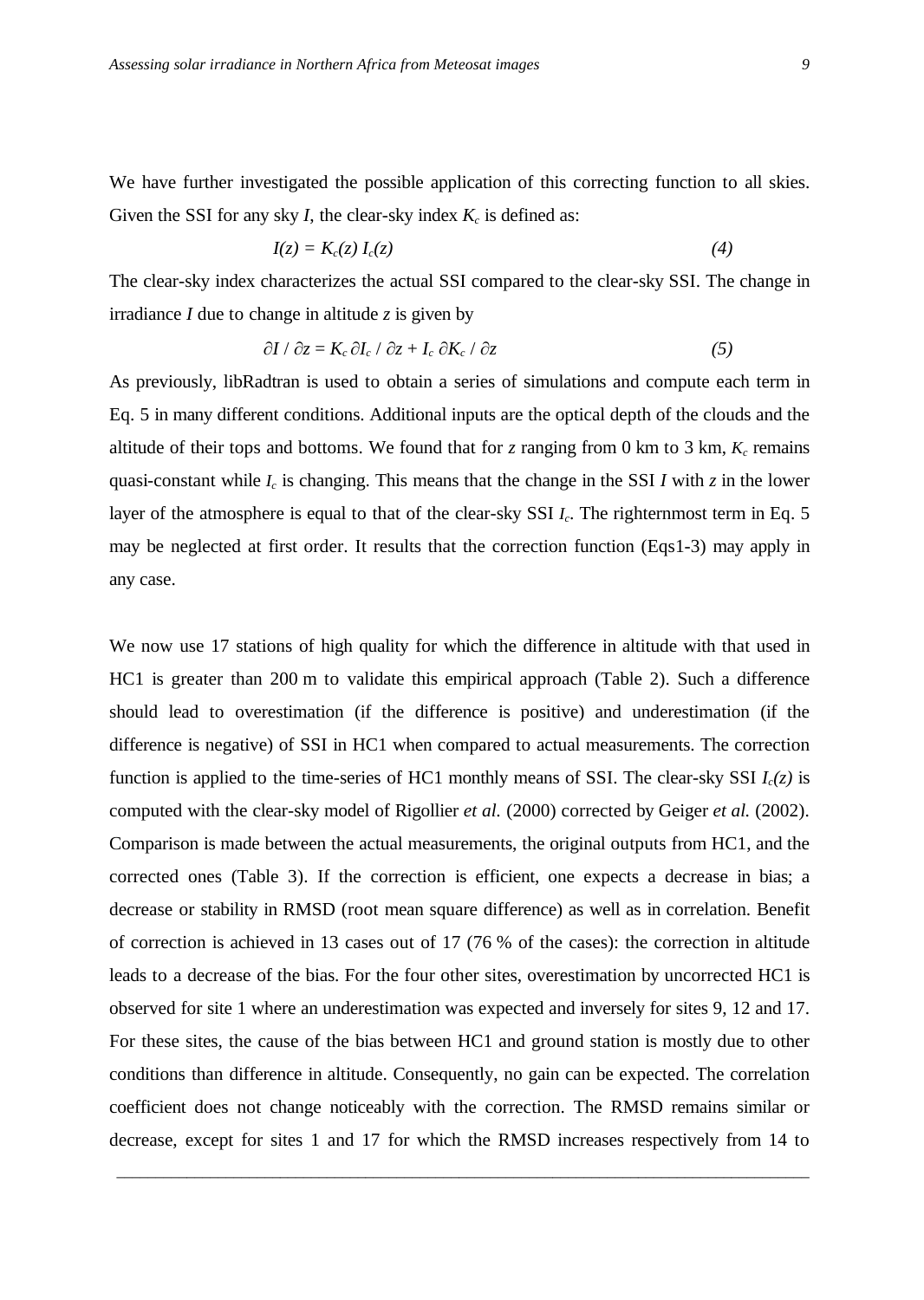16 % and from 20 to 22 %. Similar gains are obtained for daily means of SSI but are not discussed here. Given the number of good cases and the fact that degradation of performance in adverse cases is limited, we conclude that the correction altitude is worth to be applied in a systematic way. From now on, HC1 data means HC1 data corrected for altitude. The correction was not applied to SSE because the mean altitude of the SSE cell is unknown.

#### **6. Comparing databases to ground measurements**

Table 4 reports on the statistical indicators of the differences between the monthly means of SSI from respectively SSE and ground sites, and HC1 and ground sites. For all sites, the correlation coefficient is large: both databases reproduce well the changes in SSI. Fig. 1 illustrates the case of Sidi Barrani for HC1; coincidence of values is attained quite often but at times, discrepancy may be large as for June 1999. Fig. 2 shows the same case but for SSE: one can see that if the SSE exhibits variations that are in line with the ground measurements (high correlation coefficient), discrepancies are very often significant.

Table 4 shows that the bias differs from site to site but in general its value is small and less than 13 W m<sup>-2</sup> in absolute value. Exceptions are Tamanrasset (Algeria) and Sidi Barrani (Egypt) for the SSE data, where the bias reaches respectively  $-17$  and  $-19$  W m<sup>-2</sup>. As a whole, both SSE and HC1 have a tendency to underestimate the SSI by a few percent with SSE performing slightly better than HC1 ( $-2 \text{ W m}^2$  versus  $-4 \text{ W m}^2$ ) but the situation varies from site to site. There is no strong relation between the bias for SSE or HC1 and the solar radiation climatic zone: there are other factors influencing the bias. Cros *et al.* (2006) indicated that some of physical processes play a role: 1) the solar zenith angle, 2) the difference in location of both satellites that implies that the areas are observed with systematically different viewing angles, and 3) surface type; these reasons may partly explain the bias. However, one may note that SSE overestimates the SSI for polluted urban sites (Bahtim, Cairo) while HC1 underestimates it. This is likely related to the atmospheric turbidity adopted by each model (under-polluted by SSE and over-polluted by HC1). It is also observed that HC1 underestimates the SSI for both desert areas Asyut and El Kharga. The relative standard-deviation (SD) is fairly constant and exhibits values in the range 6-8 % of the mean value for both databases. However, the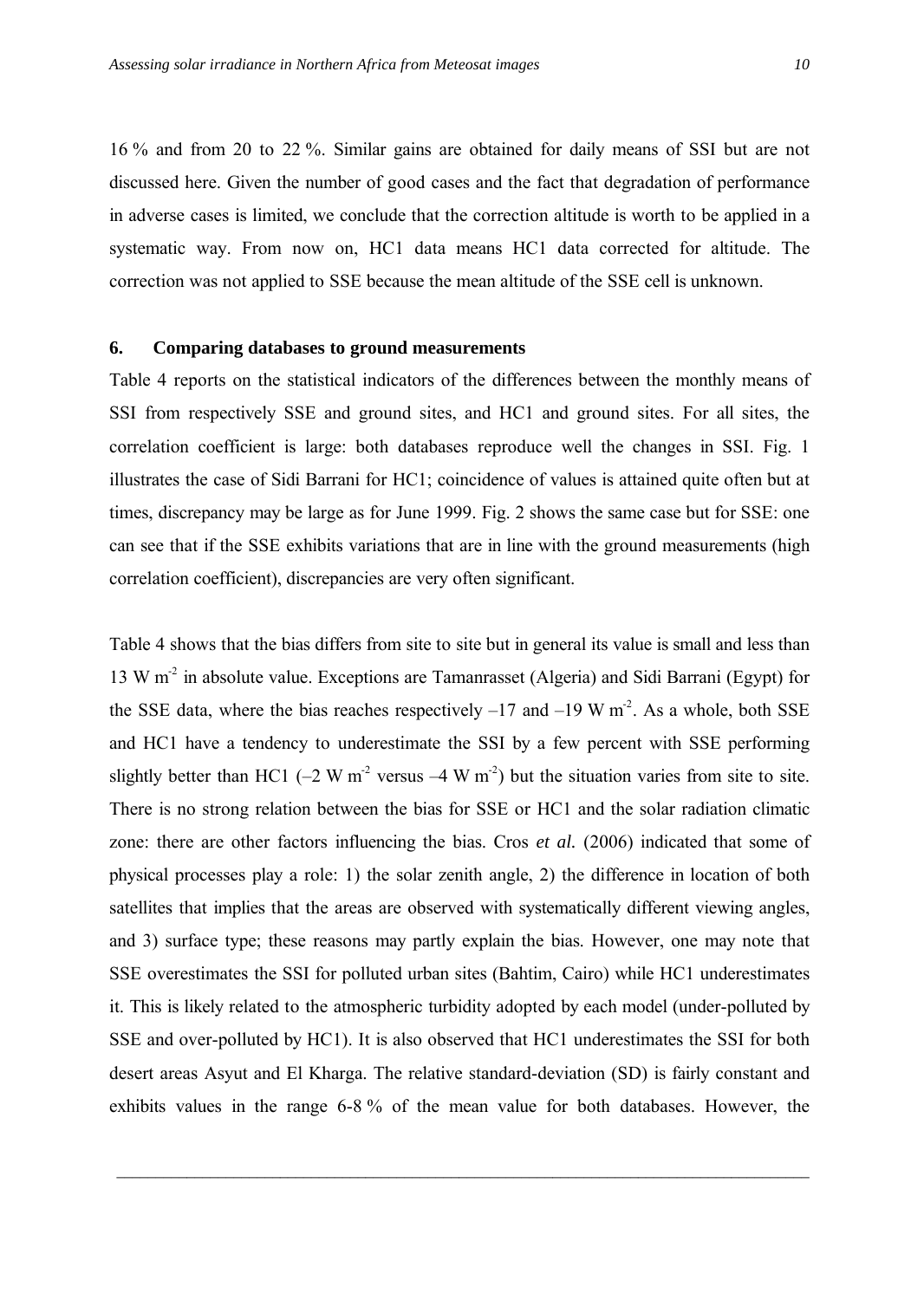standard-deviation for HC1 is fairly lower than for SSE. The correlation coefficients values from table 4 are higher for HC1 than for SSE.

Our findings are very close to those of Lefèvre *et al.* (2007) for African and European sites for HC1; for El Arish in the period 1994-1995, they found MBE% and RMSE% values of 2 % and 6 % respectively, while we find 1 % and 6 % in the period 1986-2005. Average values of MBE% in Lefèvre *et al.* for African and European sites are very close to ours  $(-1)$  to  $4\%$ ). while average relative values of standard-deviation were higher than our study (11%). This means that HC1 performs better in this North African area than elsewhere.

Empirical and semi-empirical methods for assessing the SSI have been developed for decision makers because of the lack of SSI data (Power, 2001). For example, the MBE% and RMSE% for the SSI estimated from sunshine fraction in Egypt during the period 1980-1999 are respectively 0.1 % and 6 % (El-Metwally, 2005), while RMSE% for the SSI estimated from temperature amplitude and cloud ratio is 10% (El-Metwally, 2004). The performances of SSE and HC1 are similar to those of El-Metwally (2005) and better to those of El-Metwally (2004).

All mixed data were used to study monthly performance for HC1 and SSE databases (Table 5). Statistical performance values show lower errors from April to September (5-7%) and larger ones for other months because of the increase in cloudiness in winter and autumn. Both databases show low bias except in cloudy seasons: winter and autumn  $(-4 \text{ to } -7 \text{ W m}^2)$ . Several stations exhibit high bias  $(-4 \text{ to } -8 \text{ W m}^2)$  during spring due to the increase of atmospheric extinction because of passing Khamsin depressions coming from Saharan (El-Metwally *et al*., 2008; El-Wakil *et al*., 2001, Zakey *et al*., 2004 and Tadros *et al*., 2002). As a whole, HC1 underestimates SSI during all months, except May to July; SSE overestimates SSI in summer and underestimates SSI otherwise. SSE show slightly lower bias than HC1 for most months, while HC1 shows lower error (RMSD, SD) for most months (tables 4 and 5, fig. 3). The correlation coefficients are high in winter and autumn and low in spring and summer for both databases. This is due to increasing aerosol amount in spring as mentioned above, however, in summer, high temperature, high transparency and semi-transparent clouds prevail, and the sky is 'dirty' most of the time. This led to a decrease in correlation coefficient in these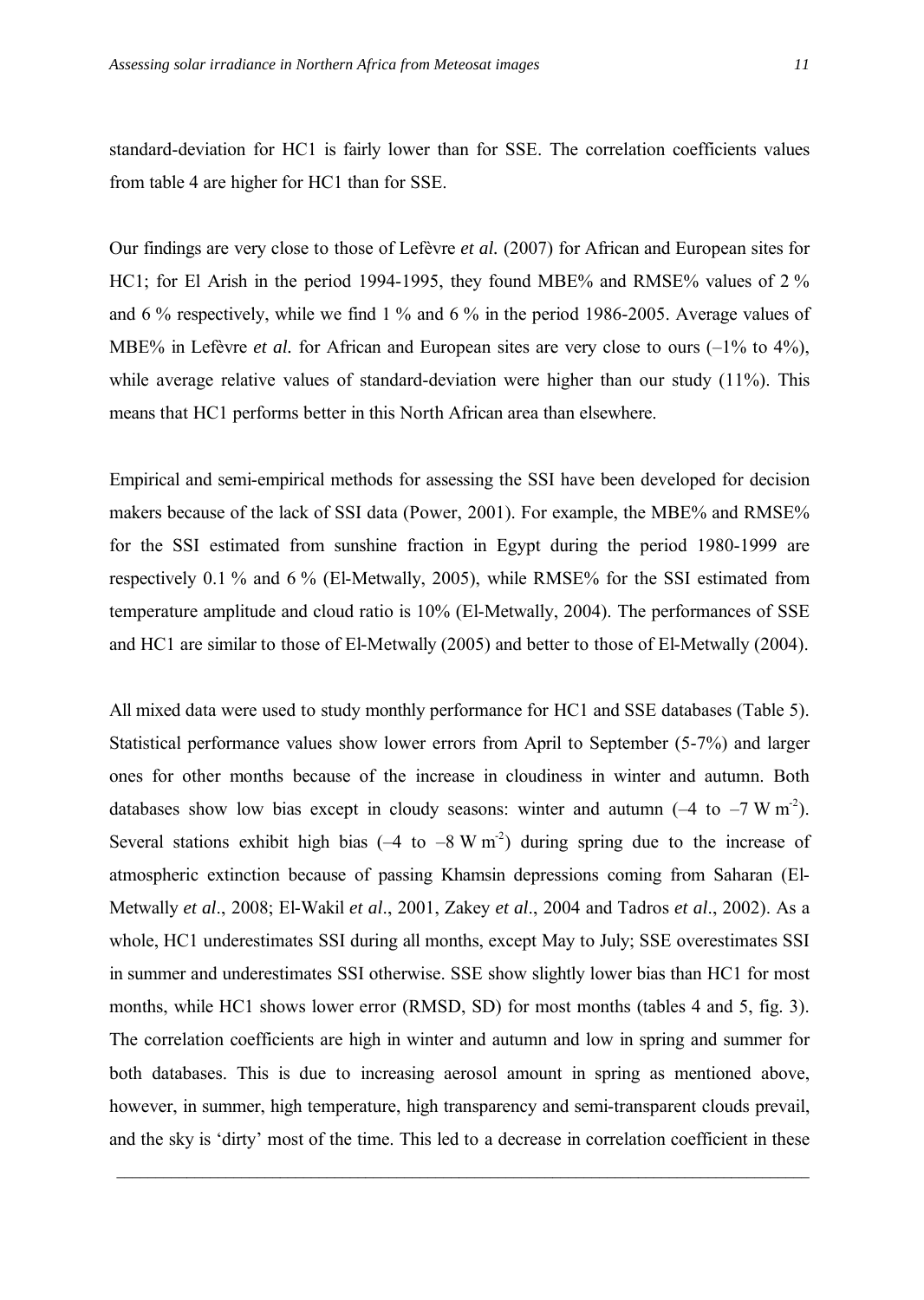seasons, in spite of this, the error being low in such seasons. This can be noticed also in El-Metwally (2004) in Egypt sites. Thus the systematic error is not evident for high correlation coefficient value since the correlation coefficient is a measure of precision rather than accuracy (Power, 2001). The correlation coefficient values for HC1 are fairly higher than those for SSE for all months.

The validation of both databases is also made at different classes of SSI: low (SSI<100 W m<sup>2</sup>), medium (100<SSI<200 W m<sup>-2</sup>) and high (SSI>200 W m<sup>-2</sup>); results are reported in table 5. HC1 and SSE show low relative error (RMDS) at high SSI (clear sky) and larger one at both low and medium SSI (cloudy and semi cloudy sky). Error and standard deviation values for all classes are slightly lower for HC1 than for SSE (6-8 % and 7-10 %, respectively). Both databases underestimate medium and high SSI and overestimate low SSI.

We can conclude that both databases SSE and HC1 are suitable for assessing the monthly means of SSI in Northern Africa. They offer a high correlation with ground measurements, little bias and standard-deviation. Consequently, one can map the SSI from these databases and use such maps for applications in solar energy. These databases have also the capability of reproducing the time-series of monthly values fairly accurately. They can be used to assess long-term variations of SSI. In this study, we find that HC1 exhibits a smaller scattering of data compared to ground measurements (smaller standard-deviation) than the SSE. A small standard-deviation is important when looking at long-term variations and we select the HC1 in the following.

#### **7. Long-term variations**

The variation of the yearly mean of SSI is discussed for different sites with long range of continue records Egypt in addition to Sidi Bou Said (Tunisia) and Tamanrasset (Algeria) for limited periods( 1985-2000 and 1995-2005 respectively).

The long records (36 years) at Cairo, Bahtim, Kharga and Aswan as shown in Fig. 4 indicate the initial dimming and recent recovery; this result was noticed by Ohmura (2006) for several sites in Egypt. He also noticed that the time of the recovery was somewhat delayed in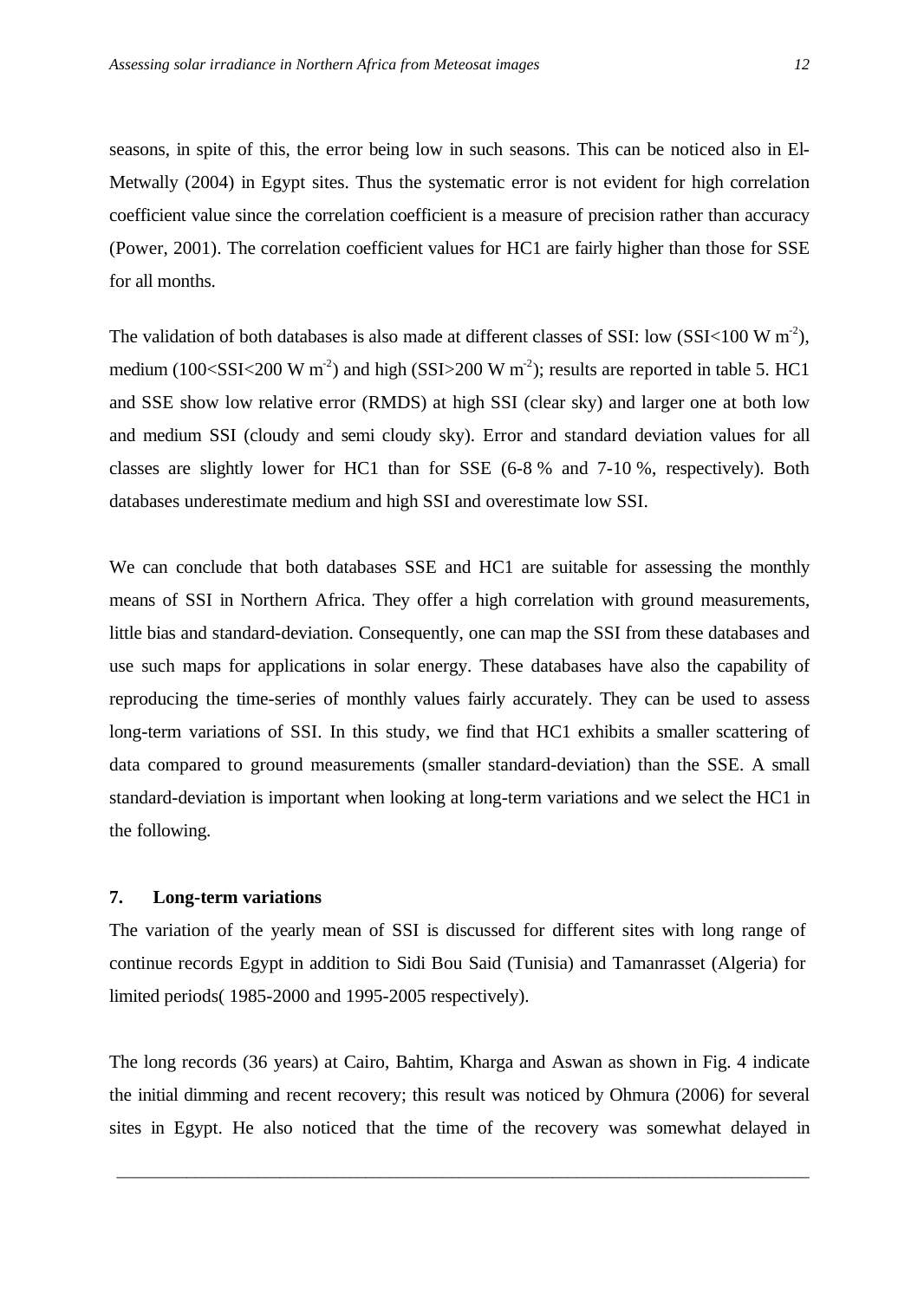comparison with other regions such as Central Africa and Pretoria. The other sites for 20-25 years (short records): Sidi Barrani, El Arish, Mersa Matruh, Aswan and Asyut show the same phenomena than long records. The mean curve shows the SSI reaching its peak in the late of 1960s and decreasing from the early of 1970s to the early of 1990s. Slightly recovery can be noticed in the mid of 1990s but is small (see Fig 5). Generally, the SSI at all sites continued to decrease from 1970s up to present, the range of dimming is  $\sim$ 17-44 W m<sup>-2</sup> for long record sites and ~8-27 W m<sup>-2</sup> for short record (the mean value for all sites is ~25 W m<sup>-2</sup>). The dimming values for each site are presented in table 7. One may note exceptions in Sidi Barrani and Tamanrasset which show negative values: in both sites, the SSI increases in the recent years.

The mean of normalized values with respect to the long-term means at each site are presented in Fig. 5. This figure confirms the results shown in Fig. 4. The SSI continued to decrease from the early of 1970s up to present, by 0.17, which corresponds to a decrease of  $\sim$ 35 W m<sup>-2</sup> over 36 years, a result close to that of Ohmura (2006) found in Egypt sites. Omran (2000) found that decline for three sites: Mersa Matruh, Cairo and Aswan for 10 years for the period from 1984 to 1994 are ~15, 16 and 21 W m<sup>-2</sup> respectively, while we find ~14, 45 and 25 W m<sup>-2</sup> respectively (table 7). He attributed the decline at Cairo and Aswan to the increase of atmospheric aerosols. In another study, Robaa (2008) found that the SSI received at Cairo during the non-urbanized period (1969–1973) highly exceeded the SSI received during the recent urbanized period (1999–2003) for all months of the year, and the annual mean of the relative reduction is  $\sim$ 18 %. These findings support the hypothesis of Omran. A similar conclusion was reached by Jacovides *et al.* (1994) who showed that the trends in irradiance (decrease) and in turbidity (increase) observed in Athens (Greece) reflect the rapid urbanization and industrialization of the city.

The mean rate global radiation and decline in solar radiation during four decades for each site are presented in Table 8. The negative values mean decline, while positive mean ascending in solar radiation for each decade. All sites decline (negative values) in SSI at 1970s and 1980s except Kharga in 1970s and Sidi Barrani in 1980s, while all sites decline in SSI at 2000s. However, at 1990s, the recovery can be noticed at the late 199s as in Fig. 5 for more than half sites ( $\sim$ 2-14 W m<sup>-2</sup>, with mean rate of change per year of 1-3 W m<sup>-2</sup>). Therefore, higher decline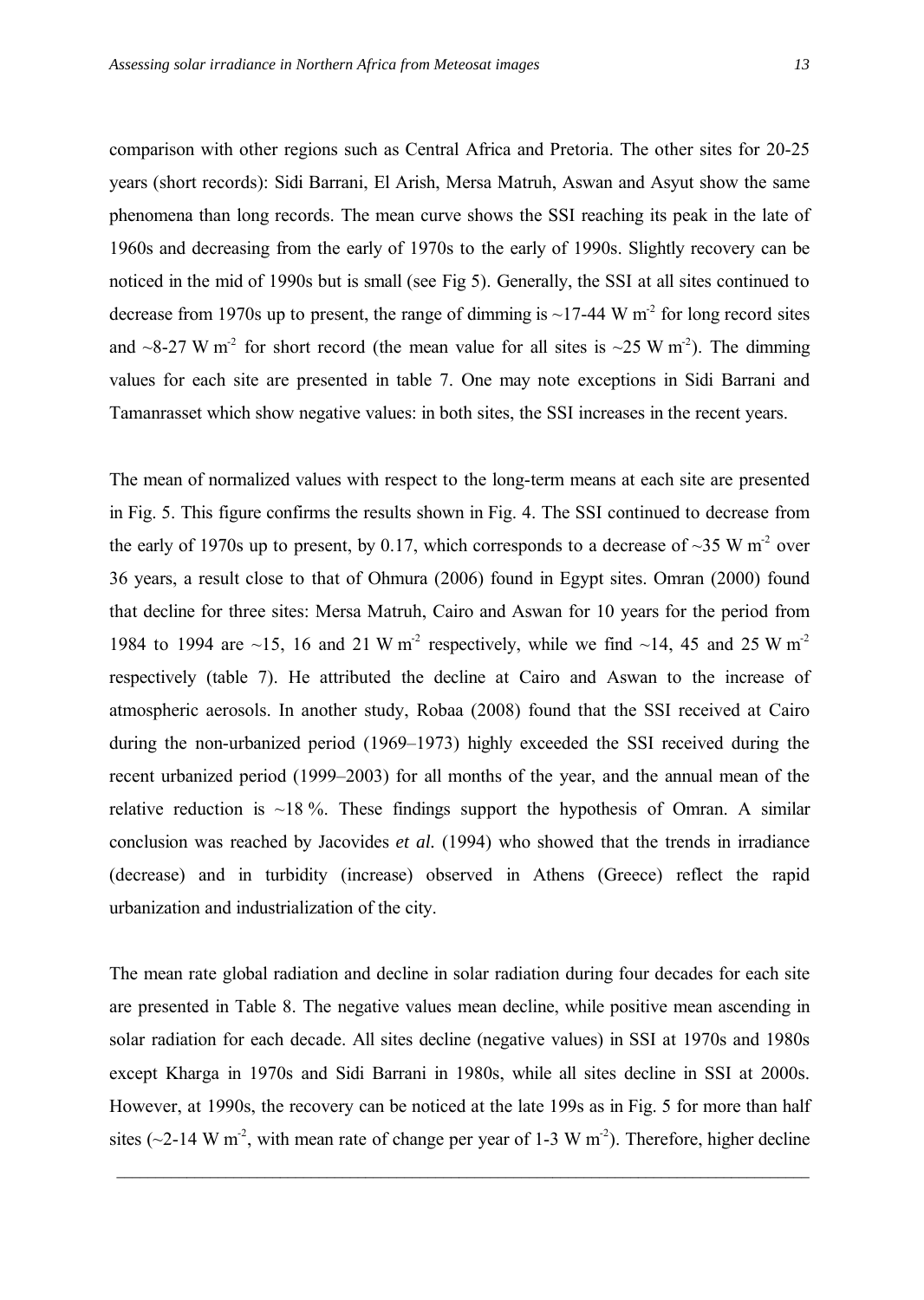can be noticed at Cairo and Bahtim at 1970s ( $\sim$ 20 W m<sup>-2</sup>, with mean rate of change per year  $\sim$ 2 W m<sup>-2</sup>) that may be due to increase in urbanization at both sites. Also, Cairo and Bahtim along with Kharga, Tahrir, Asyut and Aswan exhibit higher decline in 1980s ( $\sim$ 12-19 W m<sup>-2</sup>, with mean rate of change per year of  $\sim$ 1-2 W m<sup>-2</sup>) than other sites. In 2000s all sites recorded decline; Asyut and Sidi Barrani have the highest decline  $(-20 \text{ W m}^2 \text{ and } -32 \text{ W m}^2 \text{, with rate})$ of change per year of  $\sim$ 4 W m<sup>-2</sup> and  $\sim$ 6 W m<sup>-2</sup>, respectively). Generally, mean value for all sites shows slight decline at 1970s and 2000s ( $\sim$ 2 W m<sup>-2</sup> and  $\sim$ 6 W m<sup>-2</sup>, with mean rate of change per year of  $\sim$ 0.2 W m<sup>-2</sup> and  $\sim$ 1.2 W m<sup>-2</sup>, respectively), while a high decline is observed at 1980s  $(\sim]16 \text{ W m}^2$ , with rate of change per year of  $\sim$ 2 W m<sup>2</sup>); however the recovery can be noticed in 1990s ( $\sim$ 7 W m<sup>-2</sup>, with rate of change per year  $\sim$ 1 W m<sup>-2</sup>).

Figures 4 and 5 exhibit non-stationnarities both in time and space. One possible explanation maybe the 11-year solar cycle (Varotsos and Cracknell 2004). If it were the sole explanation, spatial stationnarity would be observed which is not the case. Other causes may be changing cloud cover, increasing manmade aerosols and the lowering of atmospheric transparency following explosive volcanic eruptions (Norris and Wild 2007; Pinker *et al*. 2005). A number of recent studies attribute changes in sunshine duration to changes in aerosol loading (Kaiser and Qian 2002; Liang and Xia 2005; Che *et al*. 2005; Qian *et al*. 2006). Aerosols do not only scatter sunlight and enhance planetary shortwave albedo-a phenomenon known as "aerosol direct effect"-but also act as cloud condensation nuclei, change cloud properties and produce essential increase in cloud albedo-a phenomenon referred to as "aerosol indirect effect" (Quaas *et al.* 2004). Varotsos *et al*. (2005, 2006) observe that the variations in space and time of the detrended fluctuations in aerosol concentration obey a power-law whose exponent varies from site to site.

Figure 6 shows the range of dimming for the area under concern and the period 1985-2005. This map is constructed from HC1 database. As expected from the analysis of the measuring sites, values are mostly positive; only a very few spots of values close to 0 can be found (black and dark grey). It means that the area as a whole experiences dimming for the period. There is no clear structure in the map; the field is patchy. This may be due to the noise affecting HC1, expressed as the standard-deviation (SD) in previous tables. However, one notes that the range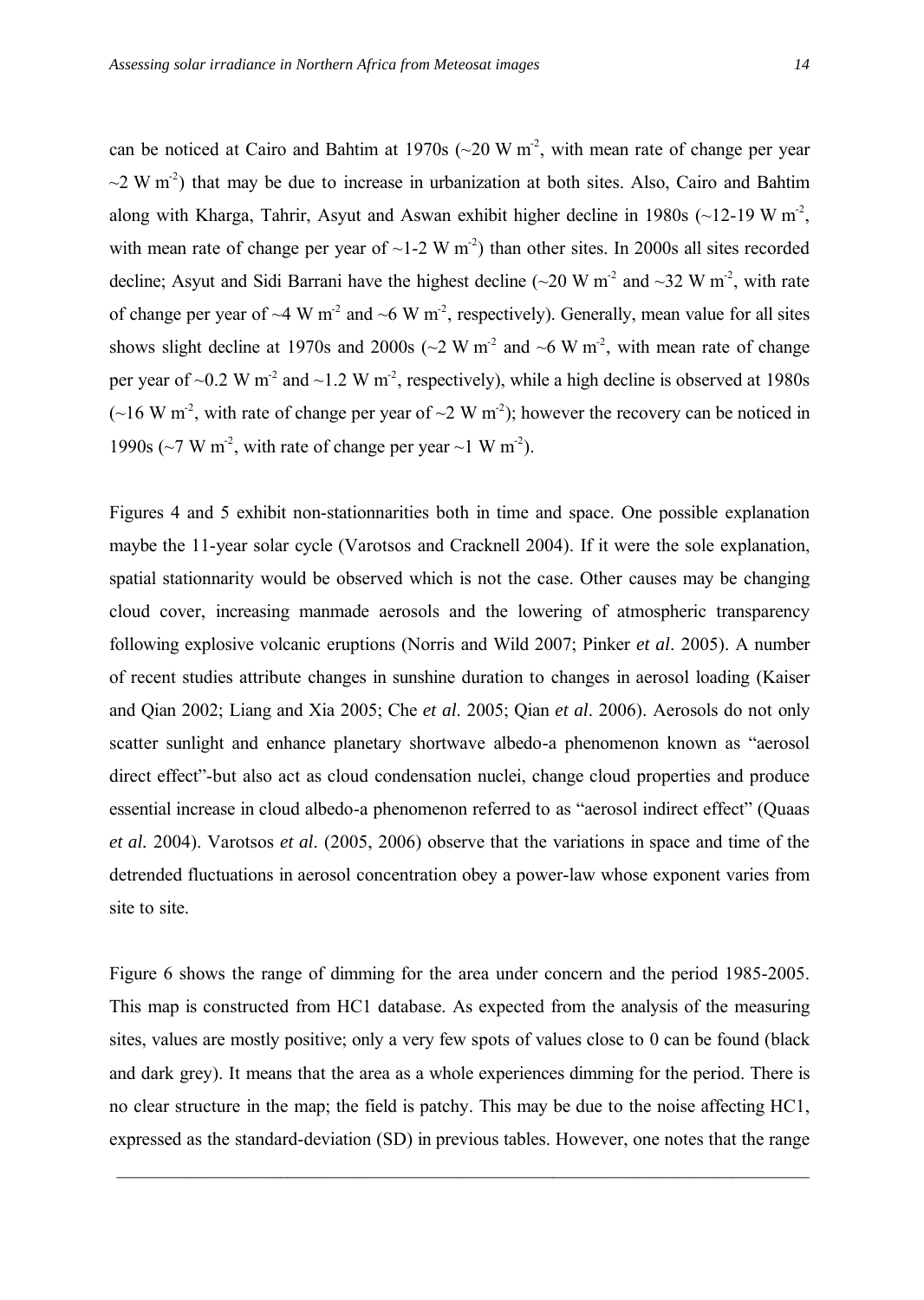of dimming increases from south to north as a whole. As discussed earlier, this may be due to the transportation of sand dust from Sahel northwards. Wild et al. (2005) linked the dimming to the increase in cloud cover and aerosol loading for that period. Another explanation for several areas, especially along the Nile River, is the increase of urbanization and thus of aerosol emission leading to an increase in atmospheric extinction. All phenomena are not exclusive and may concurrently apply.

#### **8. Conclusions**

This study supports previous results that demonstrate that it is possible to accurately derive the SSI from geostationary meteorological satellites, even with a coarse spatial resolution. The two databases assessed exhibit similar and good performances. The bias is lower for SSE than for HC1, as a whole; inversely, HC1 exhibits a smaller scattering of data compared to ground measurements (smaller standard-deviation) than the SSE.

The SSI can be mapped from these databases and such maps can be used for applications in solar energy. These databases have also the capability of reproducing the time-series of monthly values fairly accurately. They can be used to assess long-term variations of SSI, especially HC1 because of its lower standard-deviation.

These long-term variations show that these four nations experience dimming as a whole. Detailed analyses of the range of dimming at sites with long-term records and of its spatial distribution have been performed. It has been found that the analysis of SSI derived from satellite supports the findings for the individual sites. Several phenomena may explain the dimming. One is the transportation of sand dust northwards from the Sahel; another one is the increase in urbanization and a third one is the increase in cloud cover and aerosol loading.

#### **Acknowledgements**

The help of the archives Department of Eumetsat is acknowledged for the provision of several years of Meteosat images. The authors thank the Egyptian Meteorological Authority and the World Radiation Data Centre for the provision of ground measurements. For the French team, this study as been partly performed under the project MESoR "management and exploitation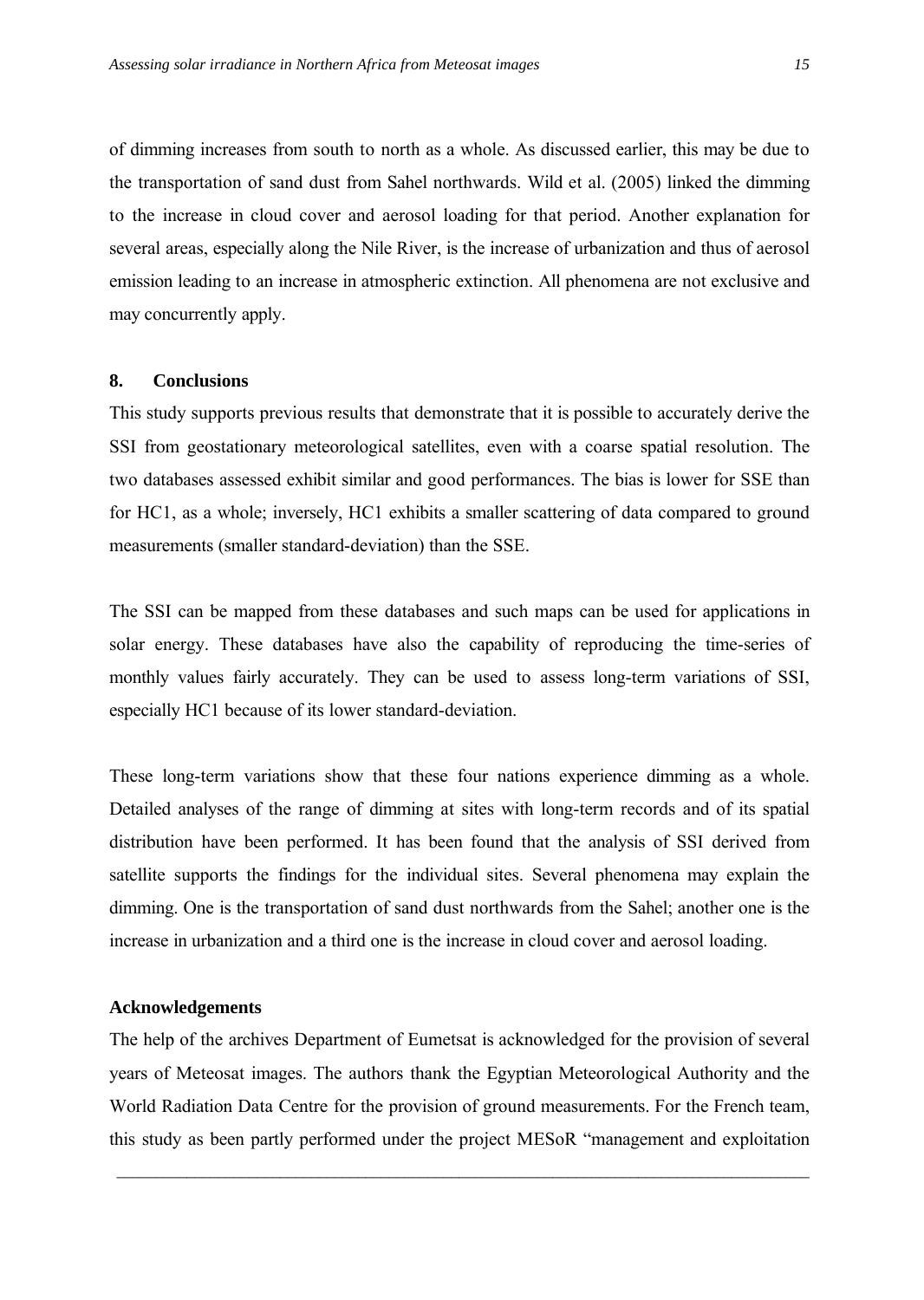of the solar resource knowledge" funded by the European Commission and under a grant of the French Agency for Environment ADEME under the auspices of the Task SHC 36 of the International Energy Agency.

#### **References**

- Abdel Wahab, M., 1985, Simple model for estimating global radiation. *Solar & Wind Technology*, **2**, pp.69-71.
- Abdel Wahab, M., 1987, Predicting global radiation from a satellite and a numerical model: a cooperative study. *Solar & Wind Technology*, **4**, pp. 319-323.
- Anonymous, 1996, *The Meteosat Archive, Format Guide No. 3, ISCCP Data Set (IDS) in OpenMTP Format*, February 1996, EUM FG3, Rev. 1.0, Published by Eumetsat, Darmstadt, Germany.
- Ba, M., Nicholson, S., and Frouin, R., 2001, Satellite-derived surface radiation budget over the African continent. Part II: Climatologies of the various components. *Journal of Climate*, **14**, pp. 60-76.
- Cano, D., Monget, J.M., Albuisson, M., Guillard, H., Regas, N., and Wald, L., 1986, A method for the determination of the global solar radiation from meteorological satellite data. *Solar Energy*, **37**, pp. 31-39.
- Che, H.Z., Shi, G.Y., Zhang, X.Y., Arimoto, R., Zhao, J.Q., Xu, L., Wang, B., and Chen, Z. H., 2005, Analysis of 40 years of solar radiation data from China, 1961–2000. *Geophysical Research Letters*, **32**, pp. L06803.
- Cohen, S., Liepert, B. and Stanhill, G., 2004, Global dimming comes of age. *EOS Transactions*, **38**: pp. 362-363.
- Cros, S., Albuisson, M., Lefèvre, M., Rigollier, C., and Wald, L., 2004a. HelioClim: a longterm database on solar radiation for Europe and Africa. In Proceedings of Eurosun 2004, published by PSE GmbH, Freiburg, Germany, pp. 916-920(3).
- Cros, S., Mayer, D., and Wald, L., 2004b, The Availability of Irradiation Data. Report IEA-PVPS T2-04: 2004, *International Energy Agency*, Vienna, Austria, 29 p.
- Cros, S., Albuisson, M., Wald, L., 2006. Simulating Meteosat-7 broadband radiances using two visible channels of Meteosat-8. *Solar Energy*, **80**, pp. 361–367.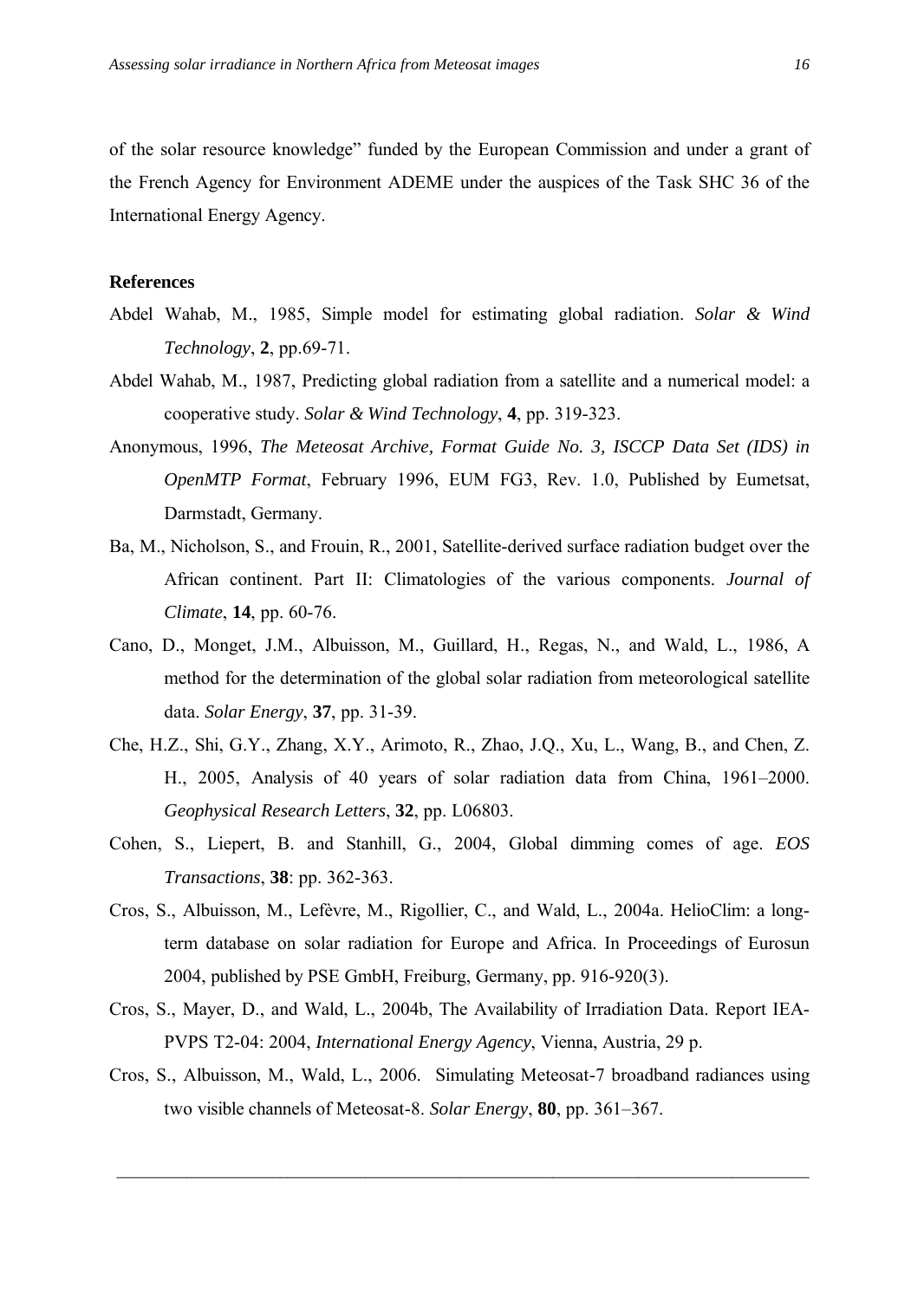- Diabaté, L., Blanc, Ph., and L. Wald, 2004, Solar radiation climate in Africa. *Solar Energy*, **76**, 733-744.
- Diabaté, L., Demarcq, H., Michaud-Regas, N., and Wald, L., 1988, Estimating incident solar radiation at the surface from images of the Earth transmitted by geostationary satellites: the Heliosat Project. *International Journal of Solar Energy*, **5**, pp. 261-278.
- Diabaté, L., Moussu, G., and Wald, L., 1989, Description of an operational tool for determining global solar radiation at ground using geostationary satellite images. *Solar Energy*, **42**, pp. 201-207.
- Drews, A., de Keizer, A.C., Beyer, H.G., Lorenz, E., Betcke, J., van Sark, W. G. J. H. M., Heydenreich, W., Wiemken, E., Stettler, S., Toggweiler, P., Bofinger, S., Schneider, M., Heilscher, G., and Heinemann, D., 2007. Monitoring and remote failure detection of grid-connected PV systems based on satellite observations. *Solar Energy*, **81**, pp. 548-564, doi:10.1016/j.solener.2006.06.019.
- El-Metwally, M., 2004, Simple new methods to estimate global solar radiation based on meteorological data in Egypt. *Atmospheric Research*, **69**, pp. 217-239.
- El-Metwally, M., 2005, Sunshine and global solar radiation estimation at different sites in Egypt. *Journal of Atmospheric and Solar-Terrestrial Physics*, **67**, pp. 1331-1342.
- El-Metwally, M., Alfaro, S.C., Abdel Wahab, M. and Chatenet, B., 2008, Aerosol characteristics over urban Cairo: Seasonal variations as retrieved from Sun photometer measurements. *Journal of Geophysical Research*., **113**, pp. D14219, doi:10.1029/2008JD009834.
- El-Wakil, S.A., El-Metwally, M. and Gueymard, C., 2001, Atmospheric turbidity of urban and desertic areas of the Nile Basin in the aftermath of Mt. Pinatubo`s eruption. *Theoretical and Applied Climatology*, **68,** pp. 89-108.
- ESRA, 2000, European Solar Radiation Atlas, fourth ed., includ. CD-ROM. Edited by Greif, J., and Scharmer, K., Scientific advisors: Dogniaux, R., Page, J. K., Authors: L. Wald, L., Albuisson, M., Czeplak, G., Bourges, B,. Aguiar, R., Lund, H., Joukoff, A., Terzenbach, U., Beyer, H.G. and Borisenko. E.P., Published for the Commission of the European Communities by Presses de l'Ecole, Ecole des Mines de Paris, Paris, France.
- Geiger, M., Diabaté, L., Ménard, L., and Wald, L., 2002, A web service for controlling the quality of measurements of global solar irradiation. *Solar Energy*, **73**, pp. 475-480.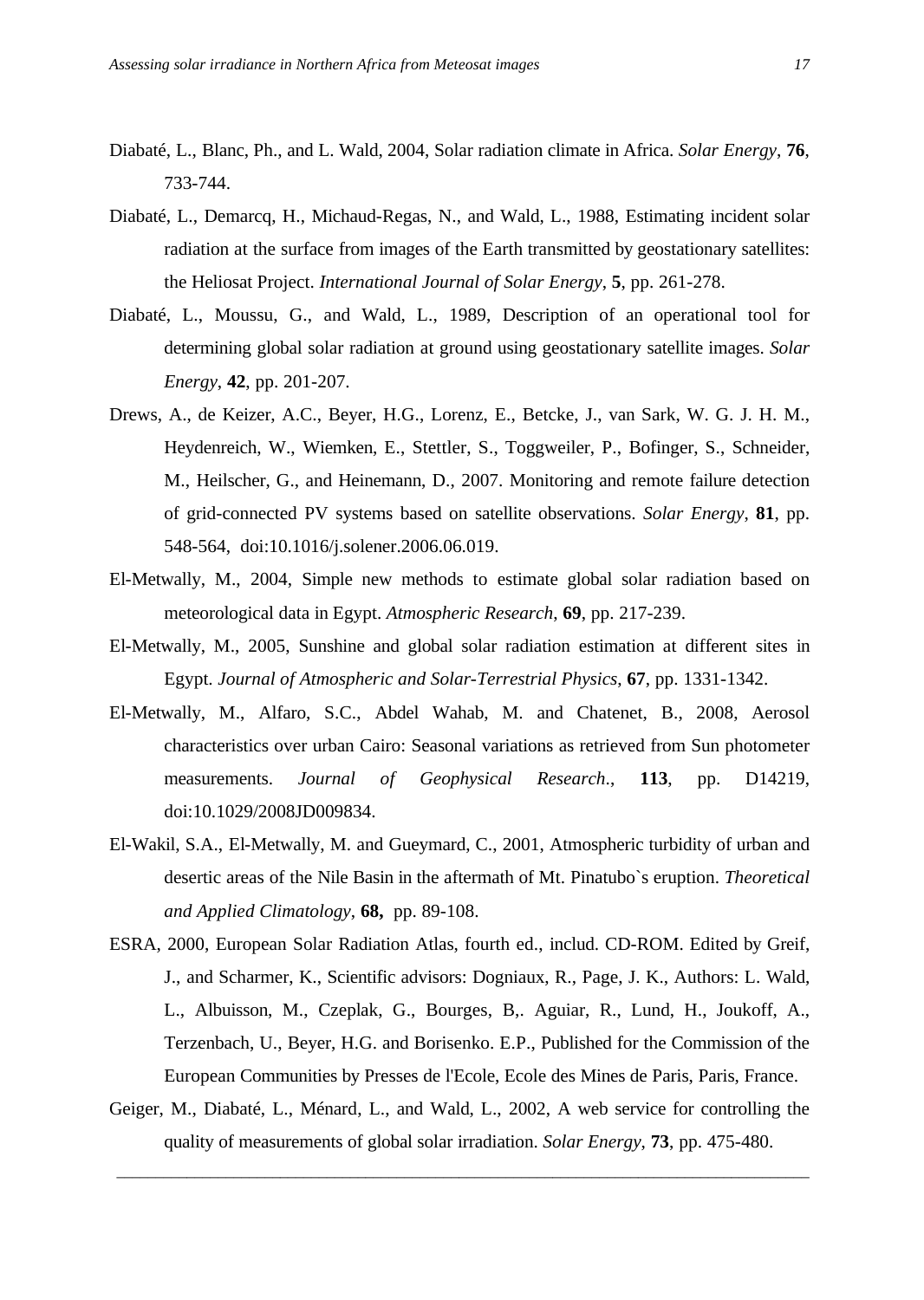- Gilgen, H., Wild, M. and Ohmura, A., 1998, Means and trends of shortwave irradiance at the surface estimated from global energy balance archive data. *Journal of Climate*, **11**, pp. 2042-2061.
- Gschwind, B., Mânard, L., Albuisson, M. and Wald, L., 2006, Converting a successful research project into a sustainable service: the case of the SoDa Web service. *Environmental Modelling and Software*, **21**, pp.1555-1561, doi:10.1016/j.envsoft.2006.05.002.
- Hammer, A., Heinemman, D., Hoyer, C., Kuhlemann, R., Lorenz, E., Mueller, R., and. Beyer, H.G, 2003, Solar energy assessment using remote sensing technologies. *Remote Sensing of Environment,* **86**, pp. 423–432.
- Ibrahim, S.M.A., 1985, Predicted and measured global solar radiation in Egypt. *Solar Energy*, **35**, pp. 185-188.
- Imageen, Z., 2004. Solar energy in progress and future research trends. *Progress in Energy and Combustion Science*, **30**, pp. 367-416.
- Jacovides, C. P., Varotsos, C., Kaltsounides, N.A., Petrakis, M. and Lalas, D.P., 1994, Atmospheric turbidity parameters in the highly polluted site of Athens basin. *Renewable Energy*, **4**, pp. 465-470.
- Kaiser, D.P., and Qian, Y., 2002. Decreasing trends in sunshine duration over China for 1954– 1998: Indication of increased haze pollution? *Geophysical Research Letters*, **29**, pp. 2042.
- Labed, S., and Lorenzo, E., 2004. The impact of solar radiation variability and data discrepancies on the design of PV systems. *Renewable Energy*, **29**, pp. 1007-1022.
- Langniss, O., and Ince, D., 2004. Solar water heating: A viable industry in developing countries. *Refocus*, **5**, pp. 18-21.
- Lefèvre, M., Bauer, O., Iehle, A. and Wald, L., 2000, An automatic method for the calibration of time-series of Meteosat images. *International Journal of Remote Sensing*, **21**, 5, pp. 1025-1045.
- Lefèvre, M., Diabaté, L., and Wald, L., 2007, Using reduced data sets ISCCP-B2 from the Meteosat satellites to assess surface solar irradiance. *Solar Energy*, **81**, 240-253, doi:10.1016/j.solener.2006.03.008.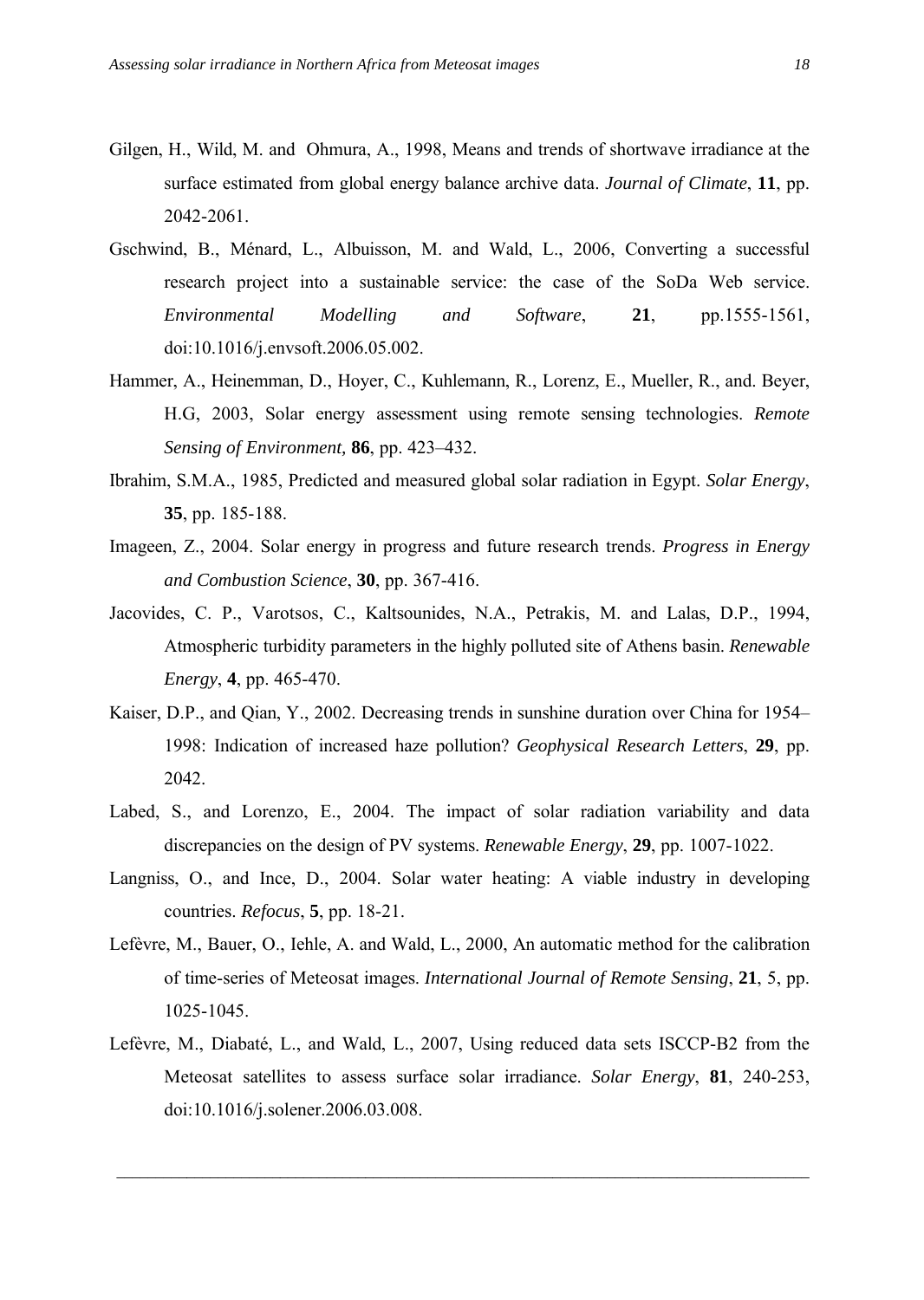- Liang, F. and Xia, X.A., 2005, Long-term trends in solar radiation and the associated climatic factors over China for 1961–2000. *Annales Geophysicae*, **23**, pp. 2425-2432.
- Liepert, B, 2002, Observed reductions of surface solar radiation at sites in the United States and worldwide from 1961 to 1990. *Geophysical Research Letters*, **29**, pp. 1421, doi:10.1029/2002GL014910.
- Mayer, B. and Kylling, A., 2005, Technical note: The libRadtran software package for radiative transfer calculations – description and examples of use. *Atmospheric Chemistry and Physics*, **5**, pp. 1855-1877.
- Norris, J. R., and M. Wild, 2007, Trends in aerosol radiative effects over Europe inferred from observed cloud cover, solar "dimming," and solar "brightening". *Journal of Geophysical Research*, **112**, pp. D08214, doi:10.1029/2006JD007794.
- Ohmura, A., 2006, Observed long-term variations of solar irradiance at the earth's surface. *Space Science Review*, **125**, pp. 111-128.
- Omran, M.A., 2000, Analysis of solar radiation over Egypt. *Theoretical and Applied Climatology*, **67**, pp. 225-240.
- Perez, R., Aguiar, R., Collares-Pereira, M., Dumortier, D., Estrada-Cajigal, V., Gueymard, C., Ineichen, P., Littlefair, P., Lund, H., Michalsky, J., Olseth, J., Renne, D., Rymes, M., Skartveit, A., Vignola, F. and Zelenka, A., 2001, Solar resource assessment: A review. Solar energy—the state of the art. No. ISBN 1 902916239 in ISES position papers.(pp. 497– 562). London: James and James Science Publishers.
- Perez, R., Seals, R. and Zelenka, A., 1997, Comparing satellite remote sensing and ground network measurements for the production of site/time specific irradiance data. *Solar Energy*, **60**, pp. 89-96.
- Pinker, R. T., Zhang, B., and Dutton, E. G., 2005. Do satellites detect trends in surface solar radiation? *Science*, **308**, pp. 850–854.
- Power, C., 2001, Estimating clear sky beam irradiation from sunshine duration. *Solar Energy*, **71**, pp. 217– 224.
- Pinker, R.T., and Laszlo, I., 1992, Modeling surface solar irradiance for satellite applications on a global scale. *Journal of Applied Meteorology*, **31**, pp. 194-211.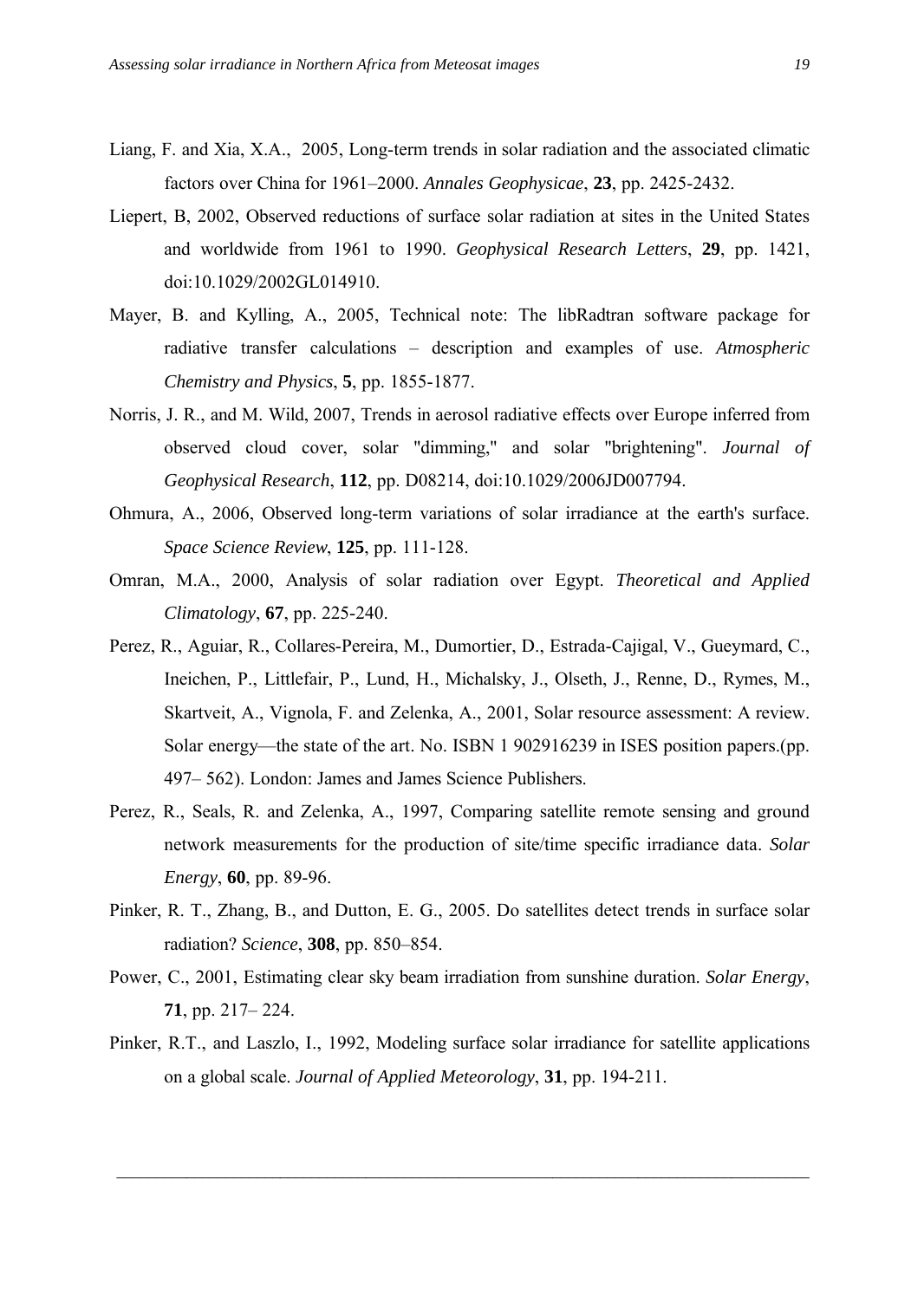- Qian, Y., Kaiser, D.P., Leung, L.R. and Xu, M., 2006, More frequent cloud-free sky and less surface solar radiation in China from 1955 to 2000. *Geophysical Research Letters*, **33**, pp. L01812.
- Quaas, J., Boucher, O., Dufresne, J.L. and. Le Treut, H., 2004, Impacts of greenhouse gases and aerosol direct and indirect effects on clouds and radiation in atmospheric GCM simulations of the 1930–1989 period. *Climate Dynamics*, **23**, pp. 779–789.
- Raschke, E., Gratzki, A. and Rieland, M., 1987, Estimates of global radiation at the ground from the reduced data sets of the International Satellite Cloud Climatology Project. *Journal of Climate*, **7**, pp. 205-213.
- Remund, J., Wald, L., Lefèvre, M., Ranchin, T., and Page, J., 2003, Worldwide Linke turbidity information. In: Proceedings of ISES Solar World Congress, 16–19 June 2003, Goeteborg, Sweden, CDROM published by *International Solar Energy Society*
- Rigollier, C., Bauer, O., and Wald, L., 2000, On the clear sky model of the 4th European Solar Radiation Atlas with respect to the Heliosat method. *Solar Energy*, **68** (1), pp. 33-48.
- Rigollier, C., Lefèvre, M., Blanc, Ph. and Wald, L., 2002, The operational calibration of images taken in the visible channel of the Meteosat-series of satellites. *Journal of Atmospheric and Oceanic Technology*, **19**, pp. 1285-1293.
- Rigollier, C., Lefèvre, M. and Wald, L., 2004, The method Heliosat-2 for deriving shortwave solar radiation from satellite images. *Solar Energy*, **77**(2), pp.159-169.
- Robaa, S. M, 2006, A study of solar radiation climate at Cairo urban area, Egypt and its environs. *International Journal of Climatology*, **26**: pp. 1913–1928.
- Rossow, W.B. and Schiffer, R., 1999, Advances in understanding clouds from ISCCP. *Bulletin of American Meteorological Society*, **80**, pp. 2261-2287.
- Schiffer, R., and Rossow, W.B., 1985, ISCCP global radiance data set: a new resource for climate research. *Bulletin of American Meteorological Society*, **66**, pp. 1498-1503.
- Smyth, M., Eames, P. C. and Norton, B., 2006. Integrated collector storage solar water heaters. *Renewable and Sustainable Energy Reviews*, **10**, pp. 503-538.
- SWERA, 2006. http://swera.unep.net/swera.
- Stanhill, G. and Cohen, S., 2001, Global dimming: a review of the evidence for a widespread and significant reduction in global radiation with discussion of its probable causes and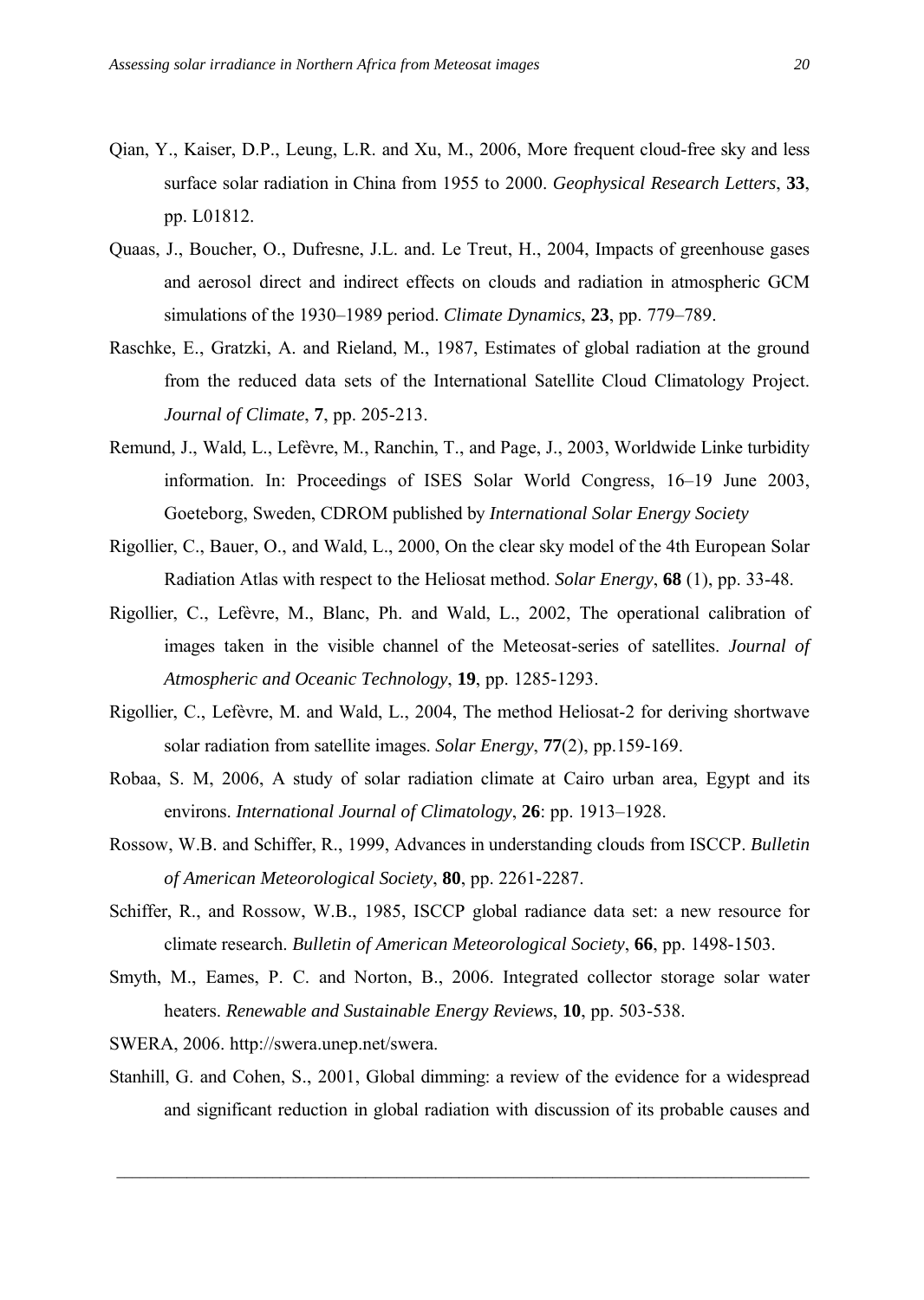possible agricultural consequences. *Agricultural and Forest Meteorology*, **107,** pp.255- 278.

- Tadros, M.T.Y., El-Metwally, M., and Hamed, A. B., 2002, Determination of Angstrom coefficients from spectral aerosol optical depth at two sites in Egypt. *Renewable Energy* **27**, pp. 621– 645.
- TerrainBase, 1995. Worldwide digital terrain data, Documentation Manual, CD-ROM Release 1.0, April 1995, NOAA, National Geophysical Data Center, Boulder, CO, USA.
- Tuzet, A., Möser, W., and Raschke, E., 1984, Estimating global solar radiation at the surface from Meteosat data in the Sahel region. *Journal of Atmospheric Research*, **18**, pp. 31- 39.
- Varotsos, C., and Cracknell, A. P., 2004, New features observed in the 11-year solar cycle. *International Journal of Remote Sensing*, **25**, pp. 2141-2157.
- Varotsos, C., Ondov, J. M. and Efstathiou, M., 2005, Scaling properties of air pollution in Athens, Greece and Baltimore, Maryland. *Atmospheric Environment*, **39**, pp. 4041- 4047.
- Varotsos, C., Ondov, J.M., Cracknell, A.P., Efstathiou, M.N., and Assimakopoulos, M.N., 2006, Long-range persistence in global aerosol index dynamics*. International Journal of Remote Sensing*, **27,** pp. 3593-3603.
- Vermote, E., Tanré, D., Deuzé, J.L., Herman, M., and Morcrette, J.J., 1997, Second simulation of the satellite signal in the solar spectrum (6S), 6S: An overview. *IEEE Transactions on Geoscience and Remote Sensing*, **35**, pp. 675-686.
- Wild, M., Gilgen, H., Roesch, A., Ohmura, A., Long, C. N., Dutton, E. G., Forgan, B., Kallis, A., Russak, V. and Tsvetkov, A., 2005, From dimming to brightening: Decadal changes in solar radiation at earth's surface. *Science*, **308**, pp. 847-850.
- Zakey, A. S., M. M. Abdel Wahab, and Makar, P.A,. 2004, Atmospheric turbidity over Egypt, *Atmospheric Environment*, **38**, pp.1579-1591.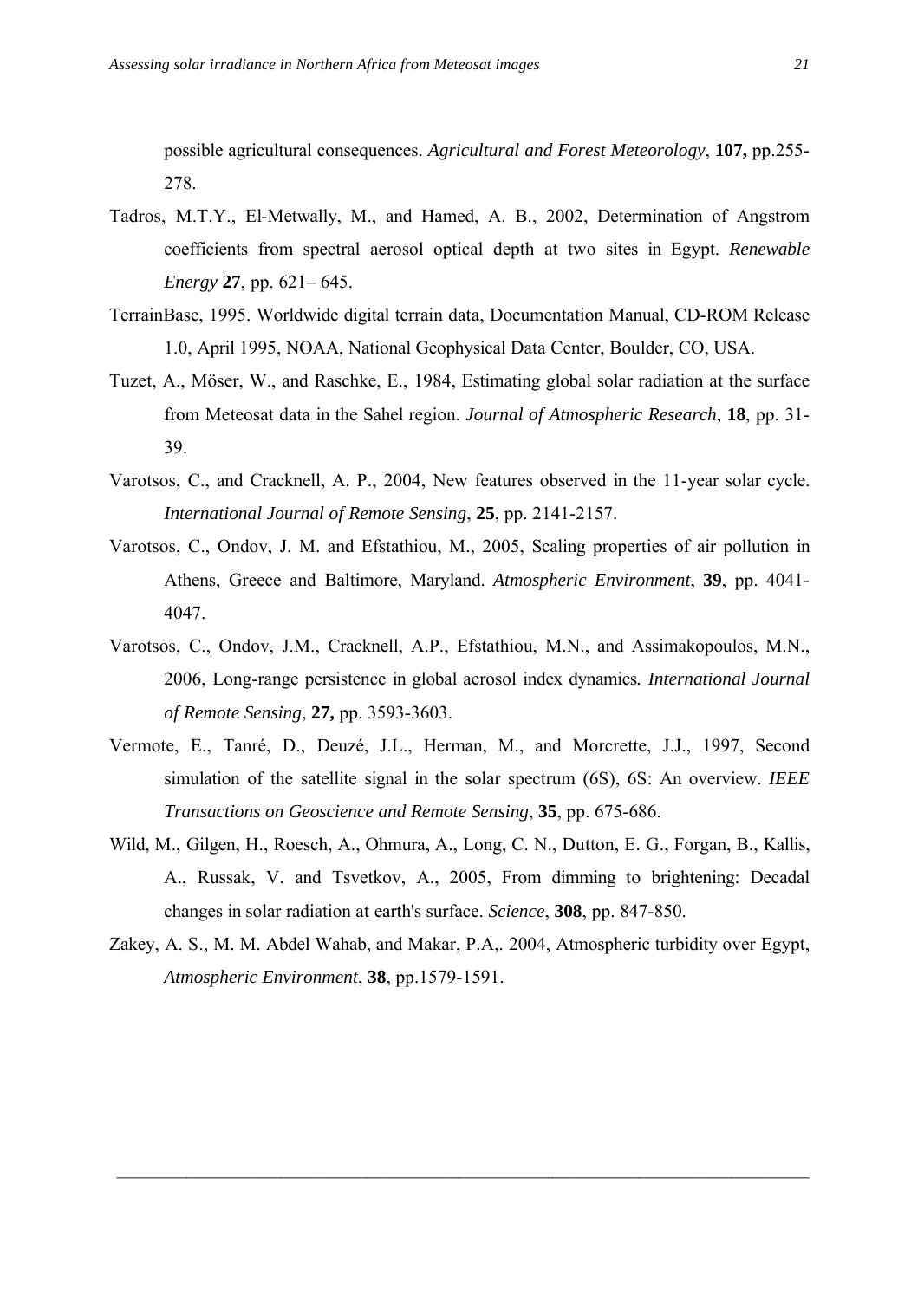#### TABLE CAPTIONS

Table 1. List of the stations used for the period 1985-2005. Climate number is that from Diabatâ *et al.* (2004).

Table 2. Stations used for validation of the altitude correction function. zg is the altitude of the station and zHC the altitude used in the HC1 database.

Table 3. Performance of the altitude correction for monthly means of SSI. corrHC1 means corrected HC1. RMSD means root mean square difference.

Table 4. Statistical performance for databases (HC1 and SSE) at all sites used in the period from 1985 to 2005. The difference is made between the satellite-derived SSI and the measured one. "All mixed" means that all sites have the same weight. RMSD means root mean square difference, SD stands for standard-deviation.

Table 5. As in table 4 but for monthly mean of SSI for all data used mixed together

Table 6. As in table 4 but for three classes (low, medium and high) of SSI for all mixed data used.

Table 7. Range of dimming  $(W m<sup>2</sup>)$  for record dataset for each site and the mean rate of annual change in yearly means of SSI (W  $m<sup>-2</sup>$  year<sup>-1</sup>) per all record dataset for each site.

Table 8. Mean annual rate of change in yearly means of SSI  $(W m<sup>-2</sup> year<sup>-1</sup>)$  and decline in SSI for four decades for each site.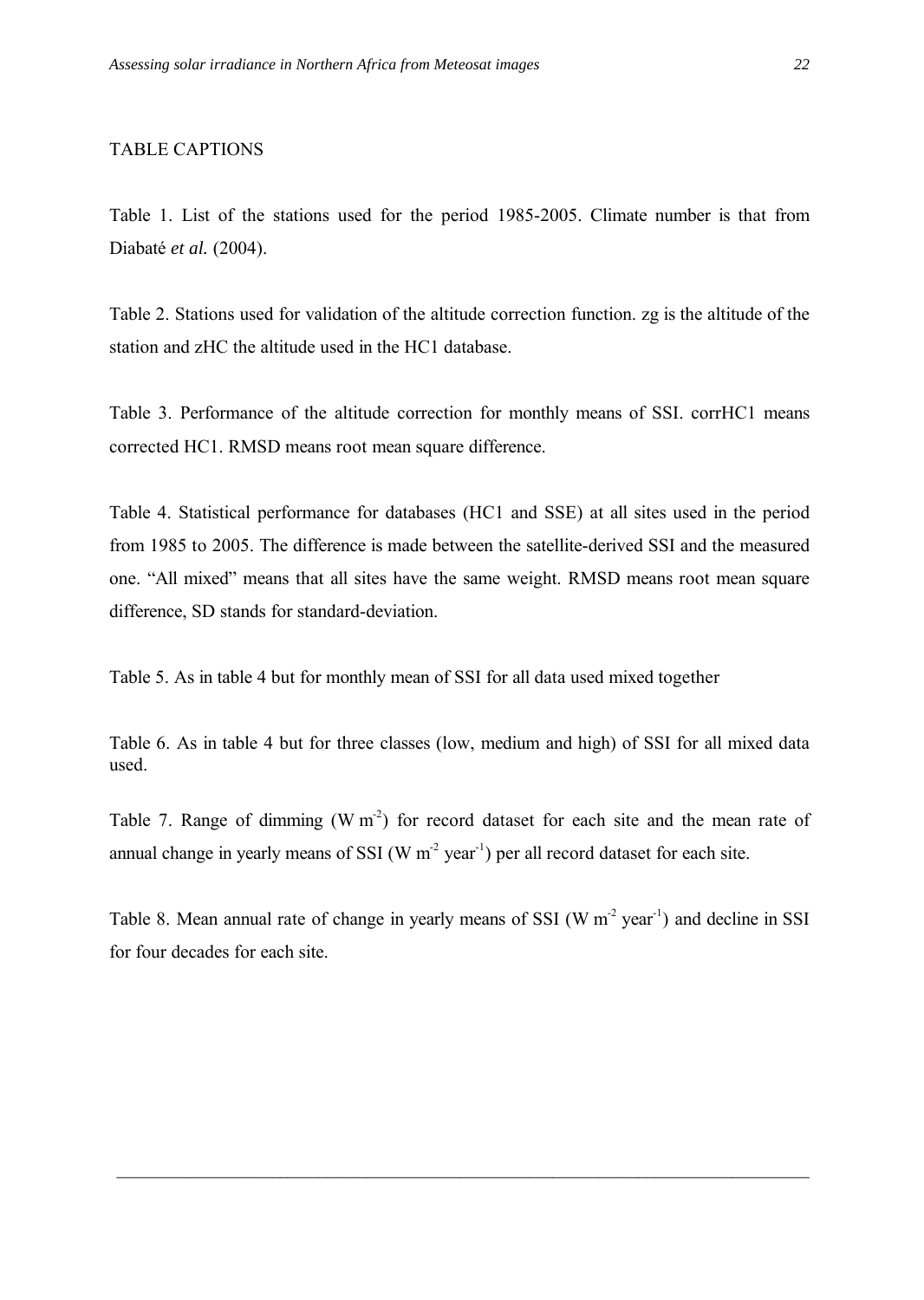| Station name  | WMO id. | Latitude | Longitude | Altitude (m) | Country | Climate number |
|---------------|---------|----------|-----------|--------------|---------|----------------|
| Tamanrasset   | 60680   | 22.80    | 5.43      | 1364         | Algeria | 4              |
| Bahtim        | 62369   | 30.13    | 31.25     | 17           | Egypt   | 5              |
| Cairo         | 62371   | 30.08    | 31.28     | 26           | Egypt   | 5              |
| Sidi Barrani  | 62301   | 31.60    | 26.00     | 26           | Egypt   | 6              |
| Mersa Matruh  | 62306   | 31.33    | 27.22     | 38           | Egypt   | 6              |
| Tahrir        | 62345   | 30.65    | 30.70     | 19           | Egypt   | 6              |
| El Arish      | 62337   | 31.08    | 33.82     | 32           | Egypt   | 7              |
| Sidi Bou Said | 60715   | 36.87    | 10.23     | 127          | Tunisia | 8              |
| Asyut         | 62392   | 27.20    | 31.17     | 52           | Egypt   | 12             |
| Kharga        | 62435   | 25.45    | 30.53     | 70           | Egypt   | 12             |
| Aswan         | 62414   | 23.97    | 32.78     | 192          | Egypt   | 14             |

Table 1.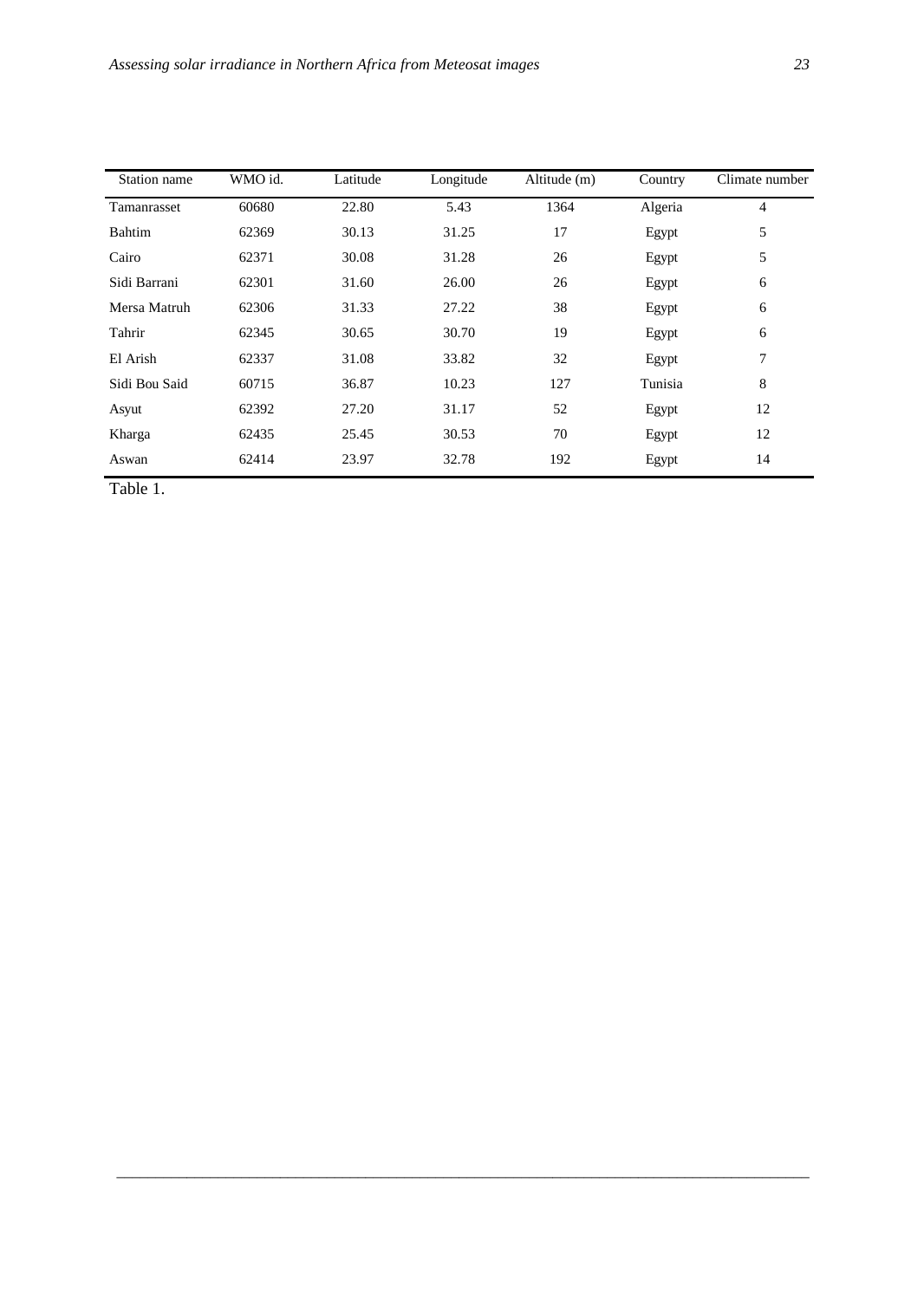| Site | <b>Station</b>     | Country        | Altitude z (m)<br>station / HC1 | $z_{\text{HC}} - z_{\text{g}}$ (m) | Latitude / longitude<br>$(^\circ)$ |
|------|--------------------|----------------|---------------------------------|------------------------------------|------------------------------------|
| 1    | Sonnblick          | Austria        | 3106 / 2166                     | $-940$                             | 47.05 / 12.95                      |
| 2    | Sofia Obs.         | Bulgaria       | 586 / 788                       | 202                                | 42.82 / 23.38                      |
| 3    | Zagreb             | Croatia        | 123/515                         | 392                                | 45.82 / 16.03                      |
| 4    | Churanov           | Czech Republic | 1122 / 776                      | $-346$                             | 49.07 / 13.62                      |
| 5    | Tbilisi            | Georgia        | 490/910                         | 420                                | 41.68 / 44.95                      |
| 6    | Brocken-Harz       | Germany        | 1142 / 412                      | $-670$                             | 51.80 / 10.62                      |
| 7    | Hohenpeissenberg   | Germany        | 990 / 708                       | $-282$                             | 47.80 / 11.02                      |
| 8    | Arta               | Greece         | 10/292                          | 282                                | 39.17 / 21.00                      |
| 9    | Valentia Obs.      | Ireland        | 9/301                           | 292                                | $51.93 / -9.75$                    |
| 10   | Bolzano            | Italy          | 241 / 984                       | 743                                | 46.47 / 11.33                      |
| 11   | Angra do Heroismo  | Portugal       | 74 / 300                        | 226                                | $38.67 / -27.22$                   |
| 12   | Madrid-universidad | Spain          | 664 / 968                       | 304                                | $40.45 / -2.28$                    |
| 13   | Corvatsch          | Switzerland    | 3315 / 2233                     | $-1082$                            | 46.42 / 9.82                       |
| 14   | Davos              | Switzerland    | 1592 / 1818                     | 226                                | 46.80 / 9.82                       |
| 15   | La Dole            | Switzerland    | 1670 / 1232                     | $-438$                             | 46.43 / 6.10                       |
| 16   | Saentis            | Switzerland    | 2490 / 1126                     | $-1364$                            | 47.25 / 9.35                       |
| 17   | Locarno-Monti      | Switzerland    | 366 / 759                       | 393                                | 46.17 / 8.78                       |

| Table |  |
|-------|--|
|-------|--|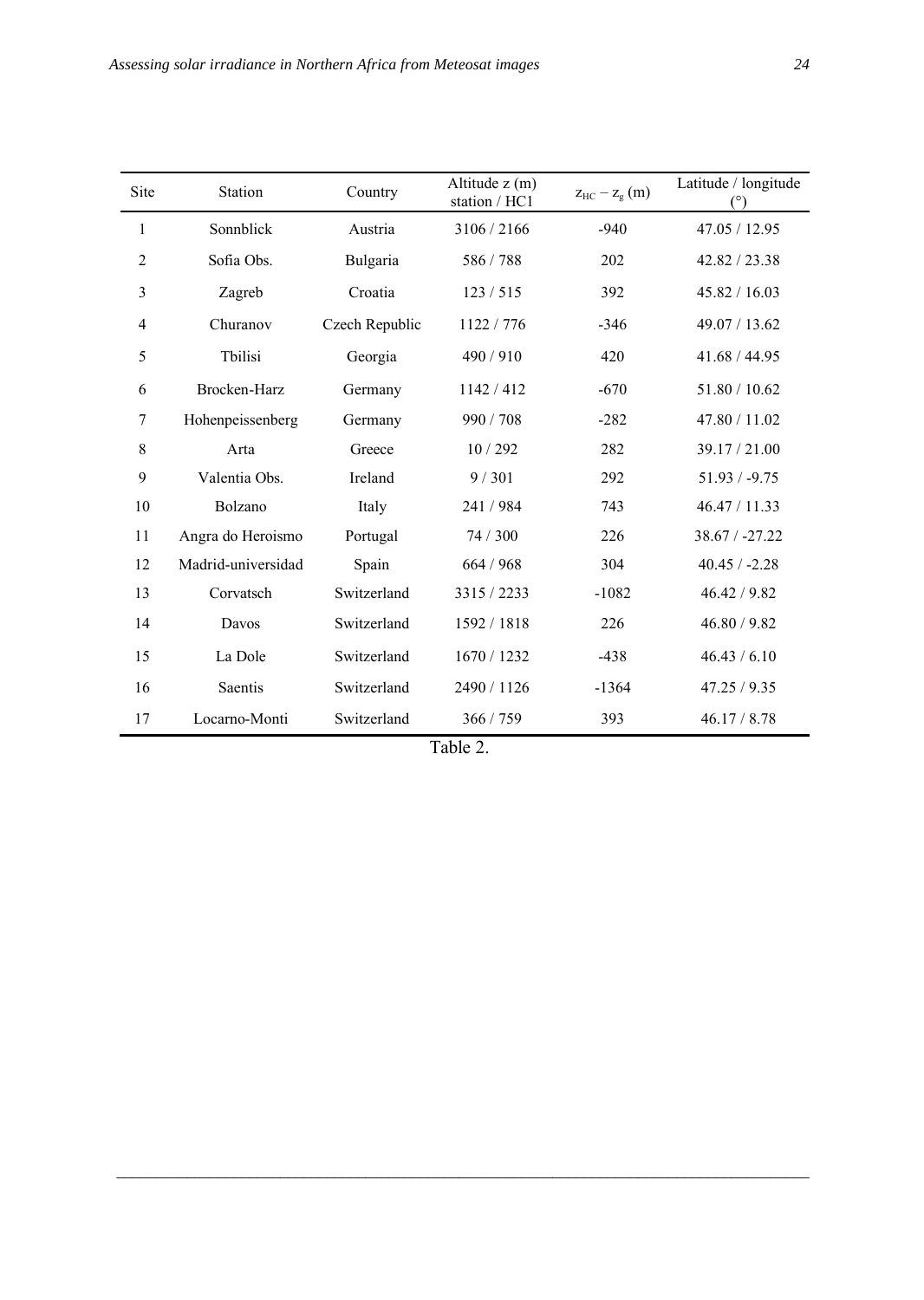| Site           | Number<br>of<br>samples | Mean<br>measured value<br>$(Wm^{-2})$ | Mean $(Wm^{-2})$<br>HC1 / corrHC1 | Bias $(Wm^{-2})$<br>HC1/<br>corrHC1 | <b>RMSD</b><br>$(Wm^{-2})$<br>HC1 / corrHC1 | Correlation<br>coefficient |
|----------------|-------------------------|---------------------------------------|-----------------------------------|-------------------------------------|---------------------------------------------|----------------------------|
| $\mathbf{1}$   | 57                      | 163.8                                 | 167.9 / 173.9                     | 4.1 / 10.1                          | 23.6 / 26.2                                 | 0.943 / 0.943              |
| $\mathfrak{2}$ | 94                      | 130.0                                 | 161.0 / 159.1                     | 31.0 / 29.1                         | 38.1 / 36.4                                 | 0.960 / 0.960              |
| $\mathfrak{Z}$ | 27                      | 129.0                                 | 134.0 / 130.2                     | 5.0 / 1.3                           | 13.3 / 13.4                                 | 0.989 / 0.990              |
| $\overline{4}$ | 104                     | 119.0                                 | 112.6 / 115.2                     | $-6.3 / -3.7$                       | 13.5 / 12.5                                 | 0.983 / 0.983              |
| 5              | 70                      | 139.8                                 | 145.7 / 142.1                     | 5.9 / 2.3                           | 30.4 / 30.5                                 | 0.938 / 0.938              |
| 6              | 69                      | 105.6                                 | 103.2 / 108.2                     | $-2.4 / 2.6$                        | 16.3 / 15.7                                 | 0.974 / 0.974              |
| $\tau$         | 100                     | 134.1                                 | 131.1 / 133.3                     | $-2.9/ -0.8$                        | 11.5 / 11.3                                 | 0.986 / 0.986              |
| $\,8\,$        | 76                      | 150.8                                 | 155.7 / 152.3                     | 4.9 / 1.5                           | 18.6 / 17.6                                 | 0.973 / 0.973              |
| 9              | 30                      | 124.9                                 | 110.2 / 108.2                     | $-14.7 / -16.8$                     | 17.1 / 18.9                                 | 0.990 / 0.989              |
| 10             | 51                      | 135.8                                 | 143.4 / 136.4                     | 7.6 / 0.5                           | 14.9 / 14.1                                 | 0.985 / 0.985              |
| 11             | 53                      | 132.1                                 | 184.1 / 181.8                     | 52.1 / 49.7                         | 57.3 / 54.9                                 | 0.972 / 0.972              |
| 12             | 36                      | 183.6                                 | 183.0 / 179.9                     | $-0.6 / -3.7$                       | 11.0 / 12.0                                 | 0.992 / 0.992              |
| 13             | 105                     | 175.2                                 | 158.3 / 165.1                     | $-16.9/ -10.2$                      | 25.8 / 22.8                                 | 0.962 / 0.960              |
| 14             | 105                     | 152.5                                 | 156.5 / 154.6                     | 4.1 / 2.4                           | 19.0 / 18.5                                 | 0.966 / 0.967              |
| 15             | 36                      | 131.3                                 | 128.8 / 131.8                     | $-2.5 / 0.5$                        | 17.9 / 18.7                                 | 0.976 / 0.976              |
| 16             | 105                     | 148.4                                 | 138.1 / 147.8                     | $-10.3 / -0.6$                      | 19.0 / 18.5                                 | 0.973 / 0.972              |
| 17             | 105                     | 145.5                                 | 123.2 / 119.7                     | $-22.3 / -25.8$                     | 29.6 / 32.6                                 | 0.970 / 0.970              |

| Table 3 |  |
|---------|--|
|         |  |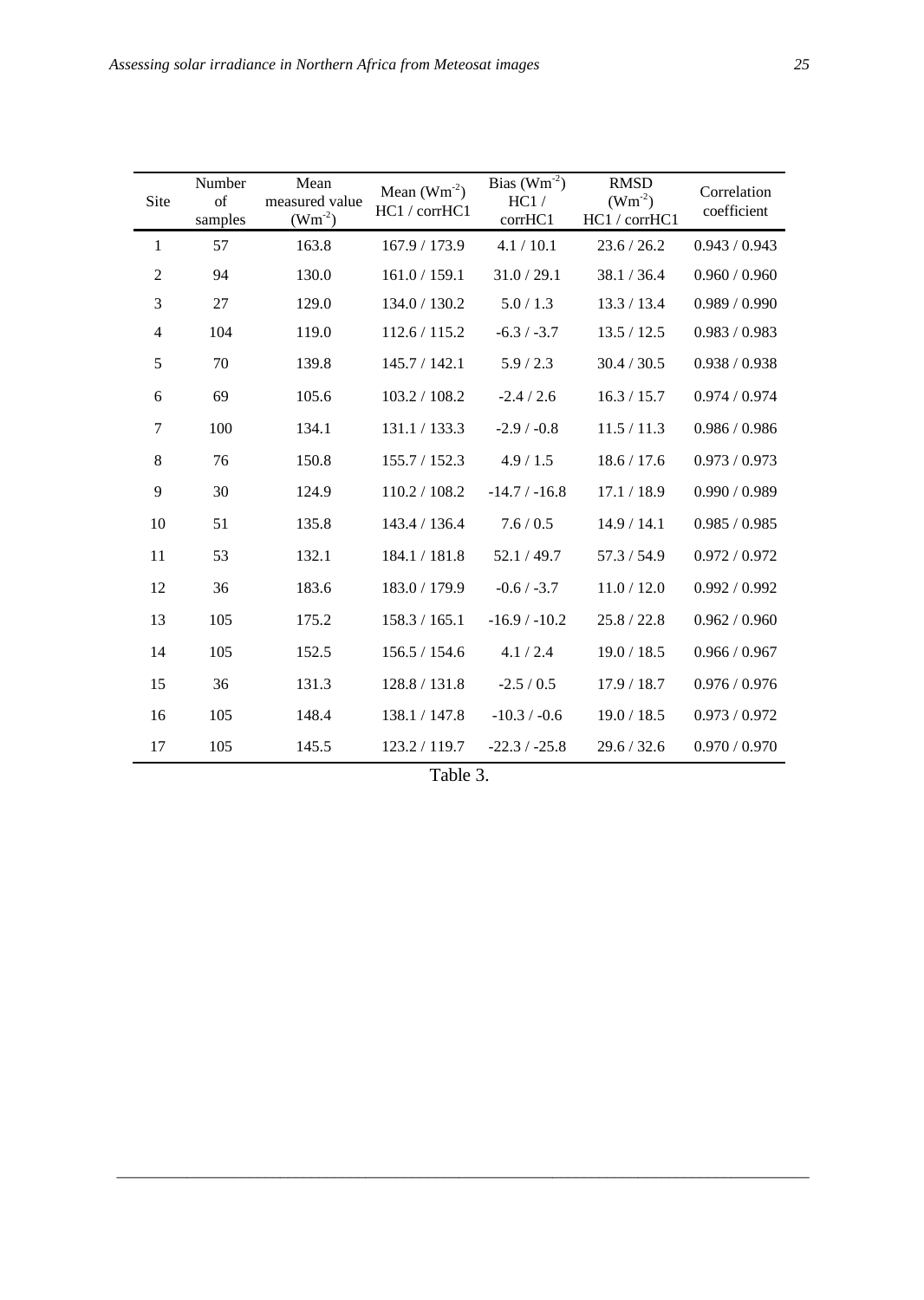| Ground $(W m-2)$ | Nb samples                                                                       | $Bias(W m-2)$                                                                     | RMSD (W $m-2$ ) | $SD(W m-2)$    | Correl                                                                                                                                                                             |
|------------------|----------------------------------------------------------------------------------|-----------------------------------------------------------------------------------|-----------------|----------------|------------------------------------------------------------------------------------------------------------------------------------------------------------------------------------|
|                  |                                                                                  | SSE: $-17$ $(-7%)$                                                                | SSE: 22 (8 %)   | <b>SSE: 13</b> | SSE: 0.960                                                                                                                                                                         |
|                  |                                                                                  | $HC1: -7(-3%)$                                                                    | HC1: 16(6%)     | HC1:15         | HC1: 0.945                                                                                                                                                                         |
|                  |                                                                                  | SSE: $5(2%)$                                                                      | SSE: 16 (7 %)   | SSE: 15        | SSE: 0.977                                                                                                                                                                         |
|                  |                                                                                  | $HC1: -13(-6%)$                                                                   | $HC1: 19(9\%)$  | HC1: 14        | HC1: 0.979                                                                                                                                                                         |
|                  |                                                                                  | SSE: $9(4\%)$                                                                     | SSE: 15 (7 %)   | <b>SSE: 12</b> | SSE: 0.984                                                                                                                                                                         |
|                  |                                                                                  | $HC1: -9(-4%)$                                                                    | HC1: 16(7%)     | HC1: 13        | HC1: 0.982                                                                                                                                                                         |
|                  |                                                                                  | SSE: $-19(-9%)$                                                                   | SSE: 29 (13 %)  | <b>SSE: 22</b> | SSE: 0.962                                                                                                                                                                         |
|                  |                                                                                  | HC1: 3(1%)                                                                        | HC1: 17(7%)     | HC1: 16        | HC1: 0.979                                                                                                                                                                         |
|                  |                                                                                  | SSE: $-6$ $(-3%)$                                                                 | SSE: 18 (8 %)   | <b>SSE: 17</b> | SSE: 0.978                                                                                                                                                                         |
|                  |                                                                                  | HC1: 5(2%)                                                                        | HC1: 16(7%)     | HC1: 15        | HC1: 0.983                                                                                                                                                                         |
|                  |                                                                                  | SSE: $6(3%)$                                                                      | SSE: 17 (8 %)   | SSE: 16        | SSE: 0.986                                                                                                                                                                         |
|                  |                                                                                  | $HC1: -9(-4%)$                                                                    | HC1: 15(7%)     | HC1: 12        | HC1: 0.987<br>SSE: 0.983<br>HC1: 0.989<br>SSE: 0.991<br>HC1: 0.993<br>SSE: 0.966<br>HC1: 0.962<br>SSE: 0.976<br>HC1: 0.977<br>SSE: 0.985<br>HC1: 0.982<br>SSE: 0.970<br>HC1: 0.977 |
|                  |                                                                                  | SSE: 10 (4 %)                                                                     | SSE: 18 (8 %)   | SSE: 15        |                                                                                                                                                                                    |
|                  |                                                                                  | HC1:1(1%)                                                                         | HC1: 13(6%)     | HC1: 13        |                                                                                                                                                                                    |
|                  |                                                                                  | SSE: $-6$ $(-3%)$                                                                 | SSE: 12 (6 %)   | <b>SSE: 11</b> |                                                                                                                                                                                    |
|                  |                                                                                  | HC1:7(3%)                                                                         | HC1: 13(7%)     | HC1:11         |                                                                                                                                                                                    |
|                  |                                                                                  | SSE: $3(1\%)$                                                                     | SSE: 20 (8 %)   | <b>SSE: 20</b> |                                                                                                                                                                                    |
|                  |                                                                                  | $HC1: -7(-3%)$                                                                    | HC1: 18(8%)     | HC1: 18        |                                                                                                                                                                                    |
|                  |                                                                                  | SSE: $-7$ ( $-3$ %)                                                               | SSE: 15 (6 %)   | SSE: 14        |                                                                                                                                                                                    |
|                  |                                                                                  | HC1: $-8$ ( $-3$ %)                                                               | HC1: 15(6%)     | HC1: 13        |                                                                                                                                                                                    |
|                  |                                                                                  | SSE: $-2$ $(-1\% )$                                                               | SSE: 10 (4 %)   | <b>SSE: 10</b> |                                                                                                                                                                                    |
|                  |                                                                                  | $HC1: -10(-4%)$                                                                   | HC1: 14(5%)     | HC1:10         |                                                                                                                                                                                    |
|                  |                                                                                  |                                                                                   |                 |                |                                                                                                                                                                                    |
|                  |                                                                                  | SSE: $-2$ $(-1\%)$                                                                | SSE: 18 (8 %)   | <b>SSE: 18</b> |                                                                                                                                                                                    |
|                  |                                                                                  | $HC1: -4(-2%)$                                                                    | HC1: 16(7%)     | HC1: 16        |                                                                                                                                                                                    |
|                  | 264<br>218<br>214<br>225<br>225<br>215<br>227<br>194<br>243<br>256<br>259<br>231 | 132<br>251<br>251<br>251<br>251<br>138<br>239<br>178<br>251<br>251<br>251<br>2444 |                 |                |                                                                                                                                                                                    |

Table 4.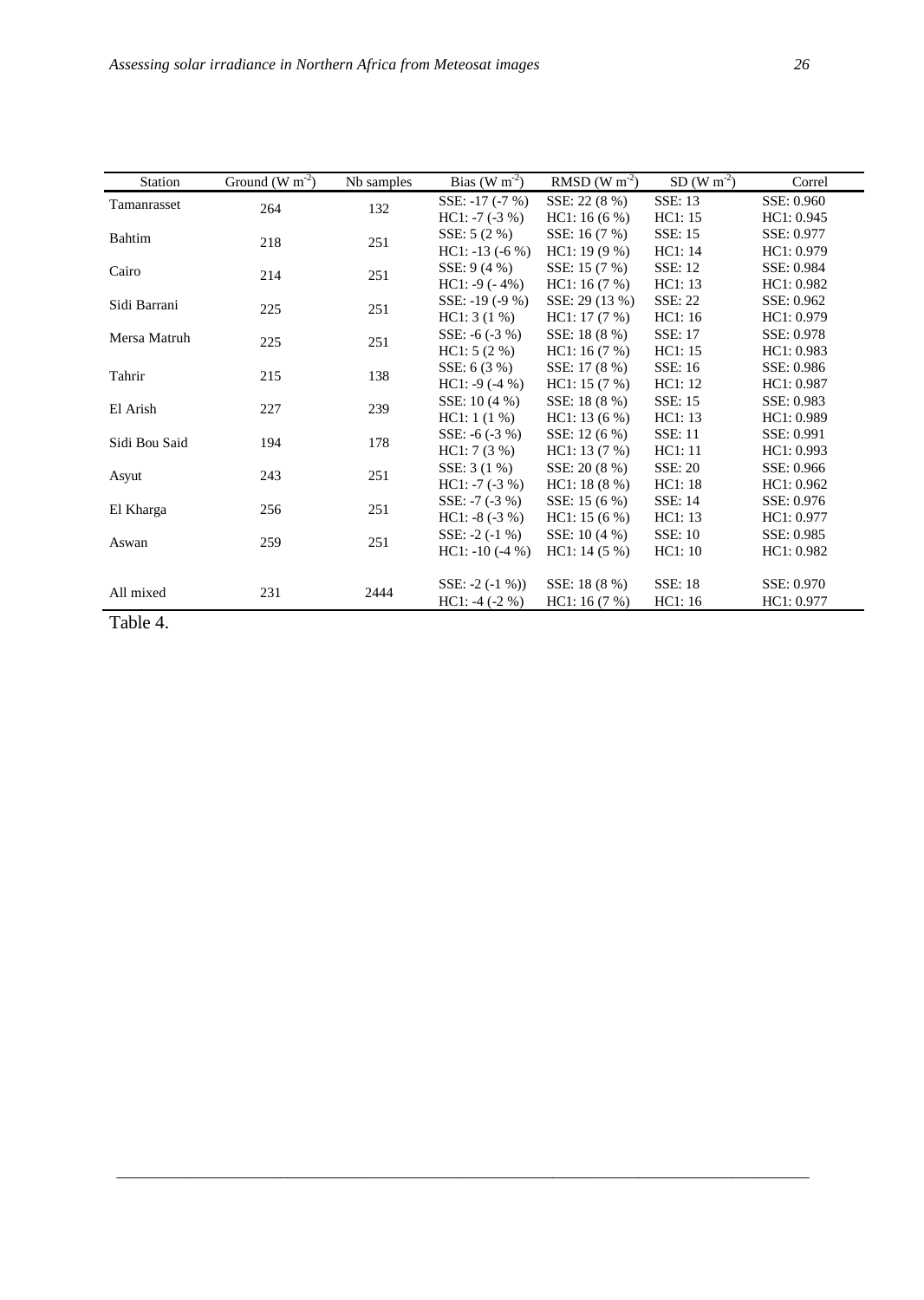| Month | Ground<br>$(W m-2)$ | <b>Nb</b><br>samples | Bias (W $m^2$ )     | RMSD (W $\overline{m^2}$ ) | SD (W $\overline{m^{-2}}$ ) | Correl     |
|-------|---------------------|----------------------|---------------------|----------------------------|-----------------------------|------------|
|       |                     |                      | SSE: $-4$ $(-3%)$   | SSE: 15 (10%)              | <b>SSE: 14</b>              | SSE: 0.895 |
| Jan.  | 212                 | 142                  | $HC1: -4(-3%)$      | HC1: 12 (8%)               | HC1:11                      | HC1: 0.939 |
|       |                     |                      |                     |                            | <b>SSE: 15</b>              | SSE: 0.907 |
| Feb.  | 211                 | 179                  | SSE: $-4$ $(-2%)$   | SSE: 15 (9%)               |                             |            |
|       |                     |                      | $HC1: -6(-3%)$      | HC1: 15 (9%)               | HC1:14                      | HC1: 0.923 |
| Mar.  | 209                 | 228                  | SSE: $-5$ $(-2%)$   | SSE: 18 (8%)               | <b>SSE: 18</b>              | SSE: 0.837 |
|       |                     |                      | $HC1: -8(-3%)$      | HC1: 18(8%)                | HC1:16                      | HC1: 0.865 |
| Apr.  | 211                 | 271                  | SSE: $-3$ $(-1\%)$  | SSE: 19 (7%)               | SSE: 19                     | SSE: 0.730 |
|       |                     |                      | $HC1: -8(-3%)$      | HC1: 17(6%)                | HC1:16                      | HC1: 0.825 |
| May   | 211                 | 298                  | SSE: $-0.3(-0.1\%)$ | SSE: 18 (6%)               | <b>SSE: 18</b>              | SSE: 0.634 |
|       |                     |                      | $HC1: -0.4(-.1\%)$  | HC1: 15(5%)                | HC1:15                      | HC1: 0.722 |
|       |                     | 319                  | SSE: 5 (2%)         | SSE: 21(6%)                | <b>SSE: 20</b>              | SSE: 0.429 |
| Jun.  | 211                 |                      | HC1: 3(1%)          | HC1: 16(5%)                | HC1:15                      | HC1: 0.518 |
|       |                     |                      | SSE: 4(1%)          | SSE: 17(6%)                | <b>SSE: 17</b>              | SSE: 0.396 |
| Jul.  | 198                 | 314                  | $HC1: -1(-0.2%)$    | HC1: 16(5%)                | HC1:16                      | HC1: 0.544 |
|       |                     |                      | SSE: 3(1%)          | SSE: 19 (7%)               | SSE: 19                     | SSE: 0.406 |
| Aug.  | 209                 | 289                  | $HC1: -4(-1%)$      | HC1: 17(6%)                | HC1: 17                     | HC1: 0.481 |
|       |                     |                      | SSE: $-0.2(-0.1\%)$ | SSE: 18 (7%)               | <b>SSE: 18</b>              | SSE: 0.669 |
| Sep.  | 209                 | 251                  | $HC1: -4(-2%)$      | HC1: 16(6%)                | HC1:15                      | HC1: 0.664 |
|       |                     |                      | SSE: $-5$ $(-3%)$   | SSE: 23 (11%)              | <b>SSE: 22</b>              | SSE: 0.688 |
| Oct.  | 208                 | 200                  | $HC1: -7(-5%)$      | HC1: 21(11%)               | HC1: 20                     | HC1: 0.701 |
|       |                     |                      | SSE: $-6$ $(-4%)$   | SSE: 16 (10%)              | SSE: 15                     | SSE: 0.876 |
| Nov.  | 207                 | 155                  | $HC1: -7(-6%)$      | HC1: 13(8%)                | HC1:11                      | HC1: 0.932 |
|       |                     |                      | SSE: $-5(-4%)$      | SSE: 17 (13%)              | SSE: 16                     | SSE: 0.849 |
| Dec.  | 208                 | 131                  | $HC1: -6(-5%)$      | HC1: 12 (9%)               | HC1: 11                     | HC1: 0.932 |
| .     |                     |                      |                     |                            |                             |            |

Table 5

| Condition (W $m^2$ ) | <b>SSI</b><br>$(W m-2)$ | Nb<br>samples | Bias (W $m^{-2}$ ) | RMSD (W $m^{-2}$ ) | <b>SD</b><br>$(W m-2)$ | Correl     |
|----------------------|-------------------------|---------------|--------------------|--------------------|------------------------|------------|
|                      |                         |               | SSE: 3 (3%)        | SSE: 7 (8%)        | SSE: 7                 | SSE: 0.604 |
| Low $(SSI<100)$      | 42                      | 92            | HC1: 1 (2%)        | HC1:7(8%)          | HC1:7                  | HC1: 0.657 |
| Medium               |                         |               | SSE: $-4$ $(-2%)$  | SSE: 16(10%)       | <b>SSE: 15</b>         | SSE: 0.858 |
| (100 < SSI < 200)    | 866                     | 153           | $HC1: -5(-3%)$     | HC1: 13(8%)        | HC1:12                 | HC1: 0.910 |
| High $(SSI>200)$     | 1596                    | 277           | SSE: $-1(0.3\%)$   | SSE: 19(7%)        | <b>SSE: 19</b>         | SSE: 0.892 |
|                      |                         |               | $HC1: -4(-2%)$     | HC1: 17(6%)        | HC1:17                 | HC1: 0.916 |

*\_\_\_\_\_\_\_\_\_\_\_\_\_\_\_\_\_\_\_\_\_\_\_\_\_\_\_\_\_\_\_\_\_\_\_\_\_\_\_\_\_\_\_\_\_\_\_\_\_\_\_\_\_\_\_\_\_\_\_\_\_\_\_\_\_\_\_\_\_\_\_\_\_\_\_\_\_\_\_\_\_\_\_\_\_\_\_\_\_*

Table 6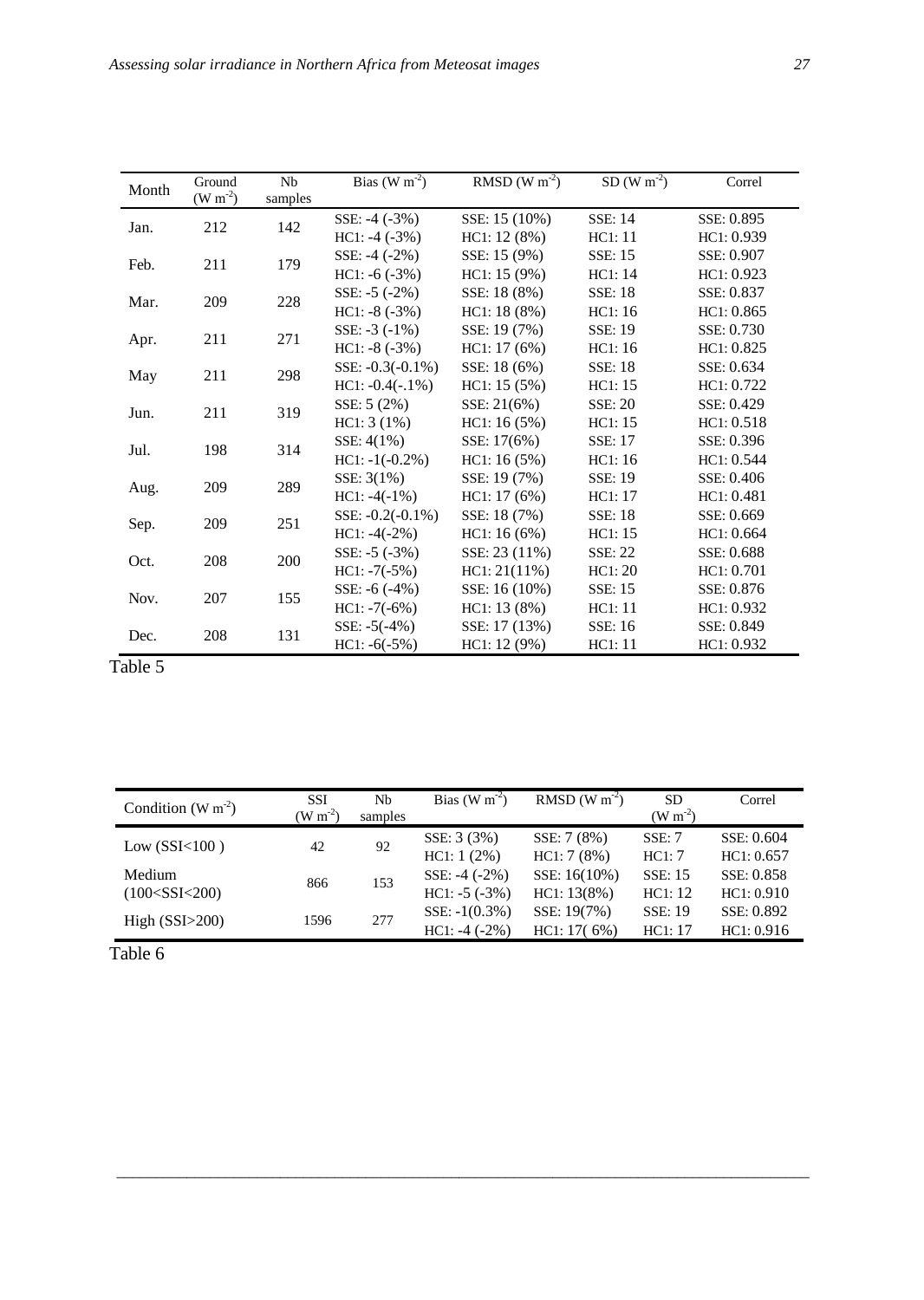| <b>Station</b> | Record    | Range of dimming<br>$(W m^{-2})$ | Rate of change<br>$(W m^{-2} year^{-1})$ |
|----------------|-----------|----------------------------------|------------------------------------------|
| Tamanrasset    | 1995-2005 | $-7.9$                           | $-0.7$                                   |
| <b>Bahtim</b>  | 1969-2005 | 54.7                             | 1.5                                      |
| Cairo          | 1969-2005 | 43.5                             | 1.2                                      |
| Sidi Barrani   | 1984-2005 | $-2.2$                           | $-0.1$                                   |
| Mersa Matruh   | 1981-2005 | 13.9                             | $0.6^{\circ}$                            |
| Tahrir         | 1969-1996 | 21.7                             | 0.8                                      |
| El Arish       | 1986-2005 | 16.8                             | 0.8                                      |
| Sidi Bou Said  | 1985-2000 | 8.2                              | 0.5                                      |
| Asyut          | 1981-2005 | 27.4                             | 1.1                                      |
| El Kharga      | 1971-2005 | 17.3                             | 0.5                                      |
| Aswan          | 1980-2005 | 25.2                             | 1.0                                      |

Table 7.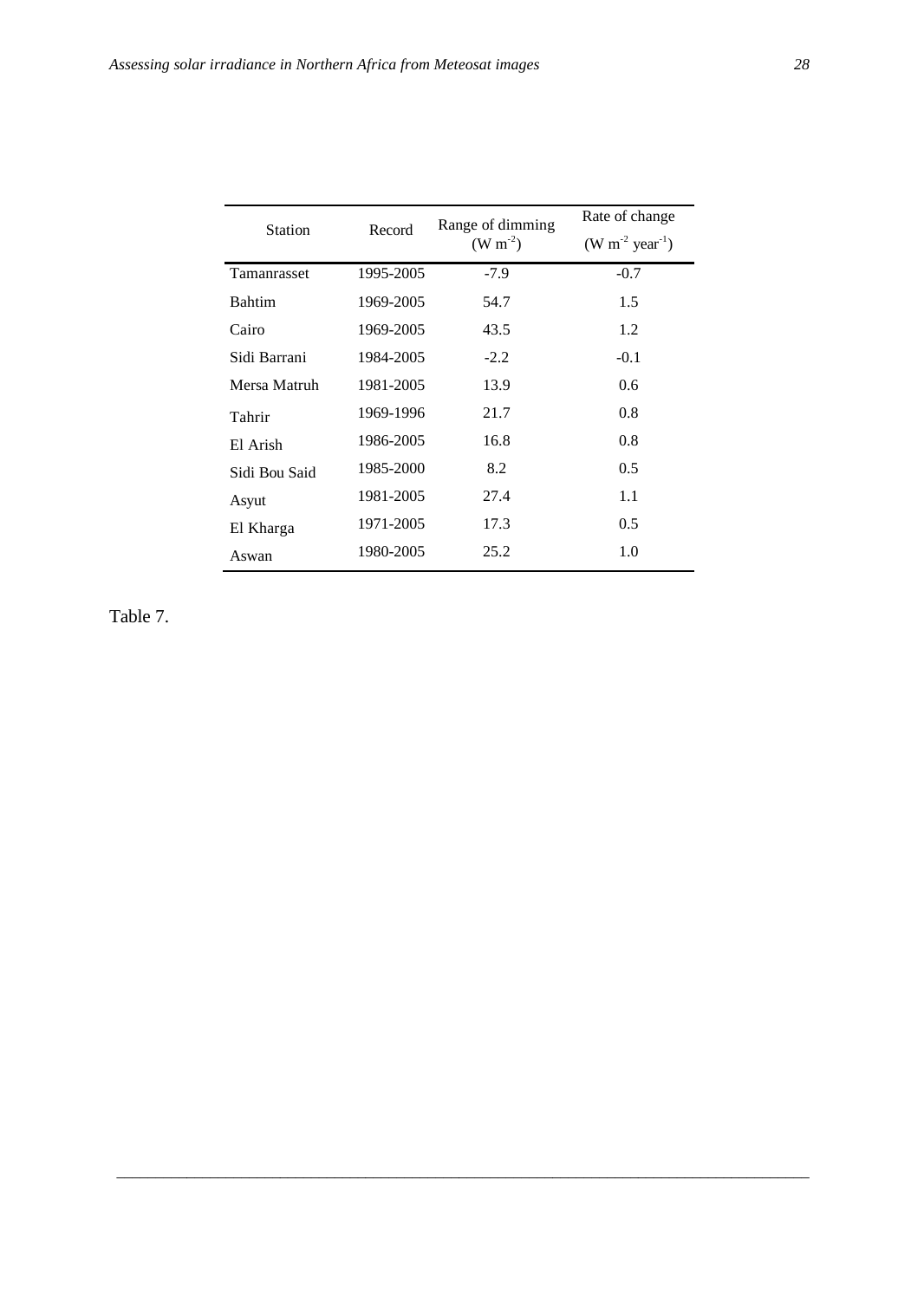| I |                         |
|---|-------------------------|
|   | ۰.<br>٦<br>I<br>۰,<br>v |

| Station                                           | 1970s           | 1980s            | 1990s           | 2000s   |
|---------------------------------------------------|-----------------|------------------|-----------------|---------|
| Tamanrasset                                       |                 |                  |                 |         |
| Rate/year (W $m^{-2}$ year <sup>-1</sup> )        |                 |                  | 5.4 (5 years)   | $-1.2$  |
| Decline (W $m^{-2}$ )                             |                 |                  | 21.8            | $-6.1$  |
| <b>Bahtim</b>                                     |                 |                  |                 |         |
| Rate/year (W $m^{-2}$ year <sup>-1</sup> )        | $-2.0$          | $-1.3$           | $-1.5$          | $-2.3$  |
| Decline (W $m^{-2}$ )                             | $-20.0$         | $-11.9$          | $-13.1$         | $-11.7$ |
| Cairo                                             |                 |                  |                 |         |
| Rate/year (W $m^{-2}$ year <sup>-1</sup> )        | $-2.0$          | $-1.8$           | 2.6             | $-1.1$  |
| Decline (W $m^{-2}$ )                             | $-20.4$         | $-16.3$          | 23.0            | $-5.7$  |
| Sidi Barrani                                      |                 |                  |                 |         |
| Rate/year (W $m^{-2}$ year <sup>-1</sup> )        |                 | $5.3$ (6 years)  | $-0.9$          | $-6.4$  |
| Decline (W $m^{-2}$ )                             |                 | 26.3             | $-7.9$          | $-31.9$ |
| Mersa Matruh                                      |                 |                  |                 |         |
| Rate/year (W $m^{-2}$ year <sup>-1</sup> )        |                 | $-1.0$ (9 years) | 0.0             | $-0.2$  |
| Decline (W $m^{-2}$ )                             |                 | $-8.1$           | $-0.4$          | $-1.1$  |
| Tahrir                                            |                 |                  |                 |         |
| Rate/year (W $m-2$ year <sup>-1</sup> )           | $-0.6$          | $-2.1$           | $2.0$ (7 years) |         |
| Decline (W $m^{-2}$ )                             | $-5.6$          | $-18.9$          | 12.2            |         |
| El Arish                                          |                 |                  |                 |         |
| Rate/year (W $m^{-2}$ year <sup>-1</sup> )        |                 | $-2.4$ (4 years) | 0.6             | $-2.6$  |
| Decline (W $m^{-2}$ )                             |                 | $-7.1$           | 5.4             | $-12.9$ |
| Sidi Bou Said                                     |                 |                  |                 |         |
| Rate/year (W $m^{-2}$ year <sup>-1</sup> )        |                 | $-0.8$ (5 years) | $-0.2$          |         |
| Decline (W $m^{-2}$ )                             |                 | $-3.0$           | $-1.7$          |         |
| Asyut                                             |                 |                  |                 |         |
| Rate/year (W $m-2$ year <sup>-1</sup> )           |                 | $-2.3$ (9 years) | 1.0             | $-4.1$  |
| Decline (W $m^{-2}$ )                             |                 | $-18.8$          | 9.0             | $-20.4$ |
| El Kharga                                         |                 |                  |                 |         |
| Rate/year (W $m^{-2}$ year <sup>-1</sup> )        | $4.0$ (7 years) | $-2.2$ (9 years) | $-1.6$          | $-0.8$  |
| Decline (W $m^{-2}$ )                             | 31.7            | $-17.9$          | $-14.4$         | $-4.2$  |
| Aswan                                             |                 |                  |                 |         |
| Rate/year (W m <sup>-2</sup> year <sup>-1</sup> ) |                 | $-1.8$           | 0.6             | $-1.3$  |
| Decline (W $m^{-2}$ )                             |                 | $-16.3$          | 5.5             | $-6.7$  |
| Mean                                              |                 |                  |                 |         |
| Rate/year (W $m^{-2}$ year <sup>-1</sup> )        | $-0.2$          | $-1.8$           | 0.7             | $-1.2$  |
| Decline (W $m^{-2}$ )                             | $-2.4$          | $-15.8$          | 6.7             | $-6.2$  |

Note: italic marked values means ascending of solar radiation.

Table 8.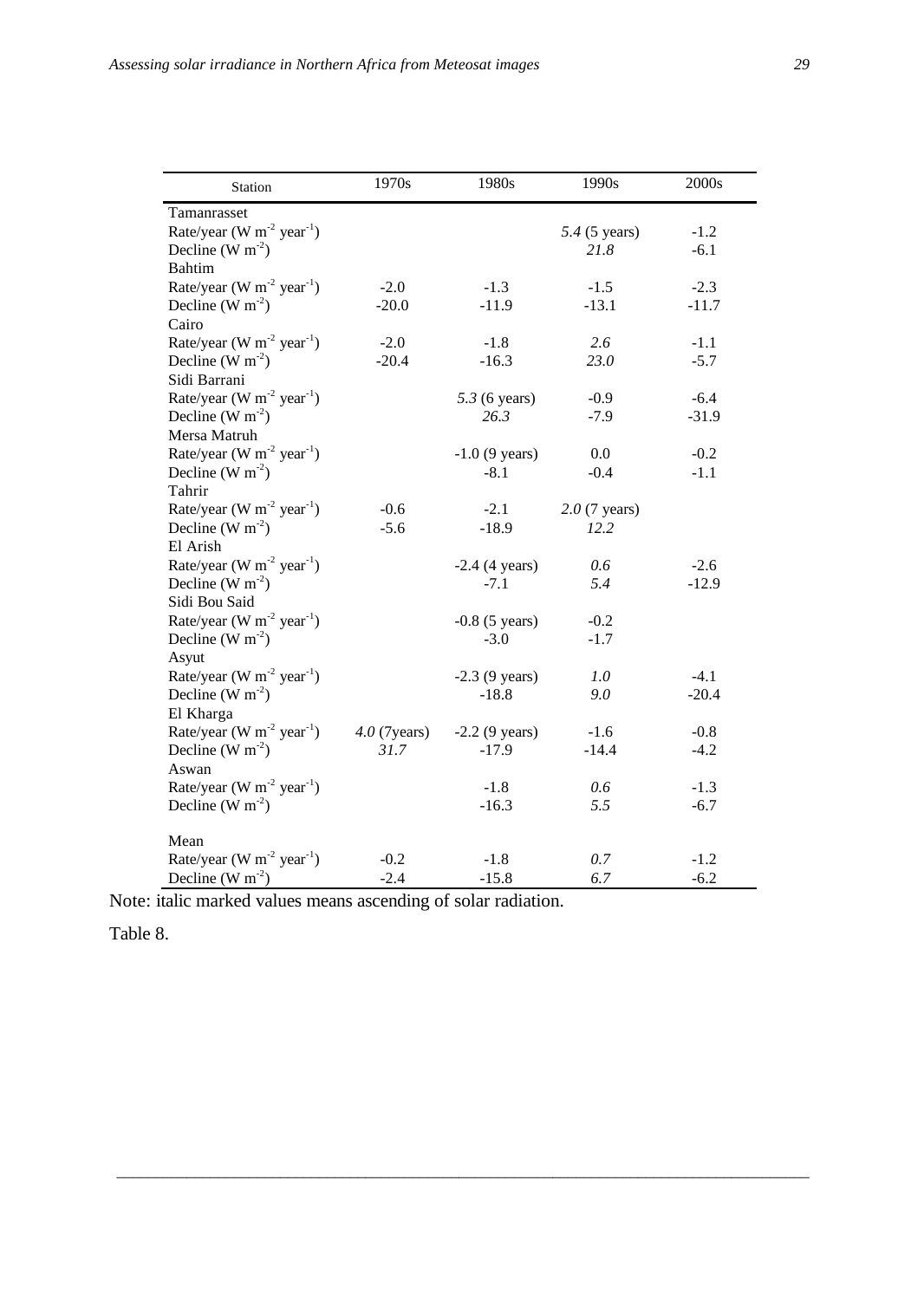### FIGURE CAPTIONS

Fig. 1. Monthly mean of SSI at Sidi Barrani measured at ground level (full line and diamonds) and from HC1 (stars) for years 1990s.

Fig. 2. As Fig.1, but for SSE.

Fig. 3 Monthly variation for RMSD and SD to both database HC1 and SSE by using all mixed data used.

Fig. 4. Annual mean of SSI for eight Egyptian sites (1969-2005).

Fig. 5. As Fig. 3 but for normalized annual mean of SSI.

Fig. 6. Map of the range of dimming in W m<sup>-2</sup>. Black means range less than  $-5 \text{ W m}^2$ ; dark grey, range from  $-5$  to 0 W m<sup>-2</sup> and so on every 5 W m<sup>-2</sup>.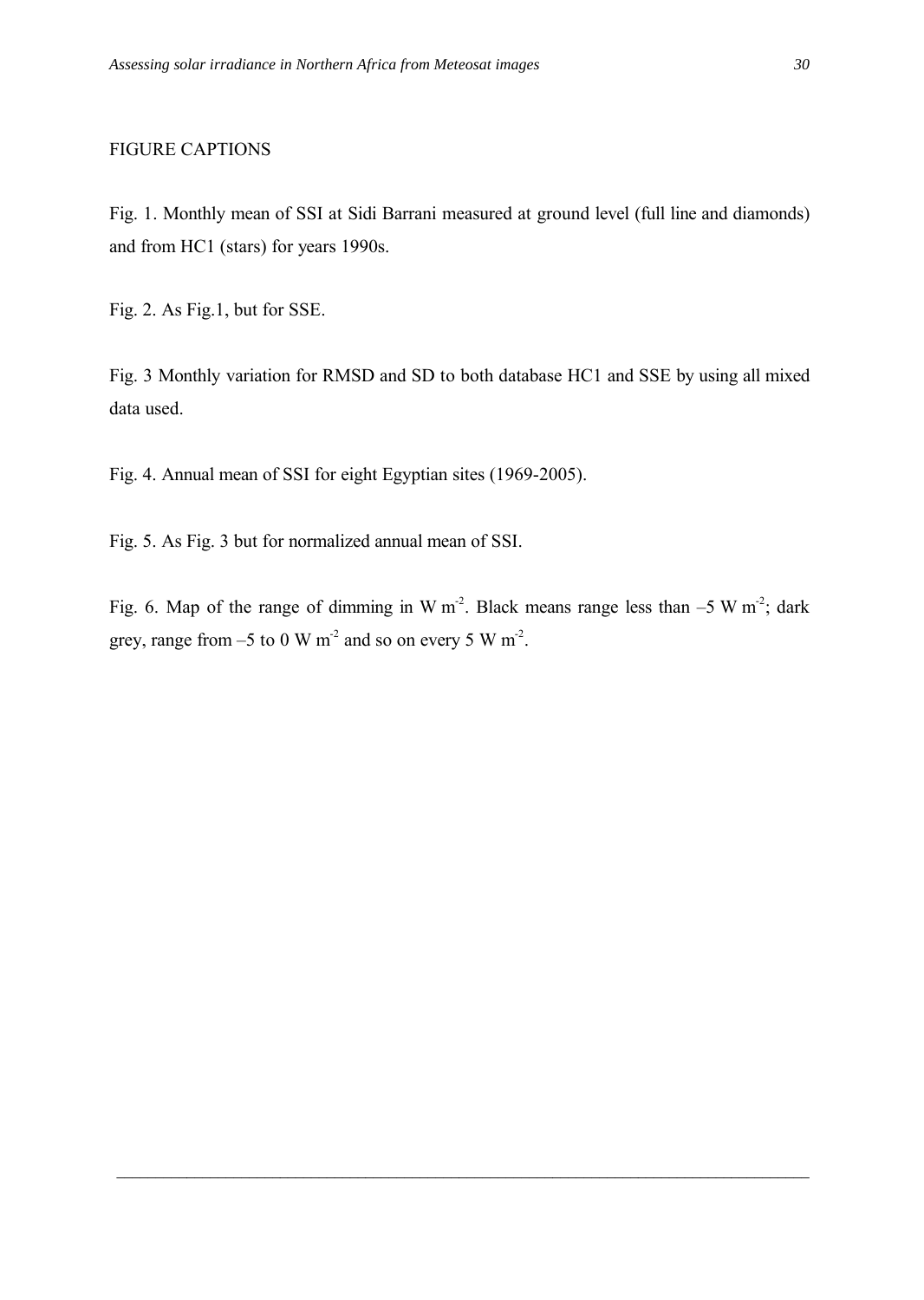

Fig. 1.



Fig. 2.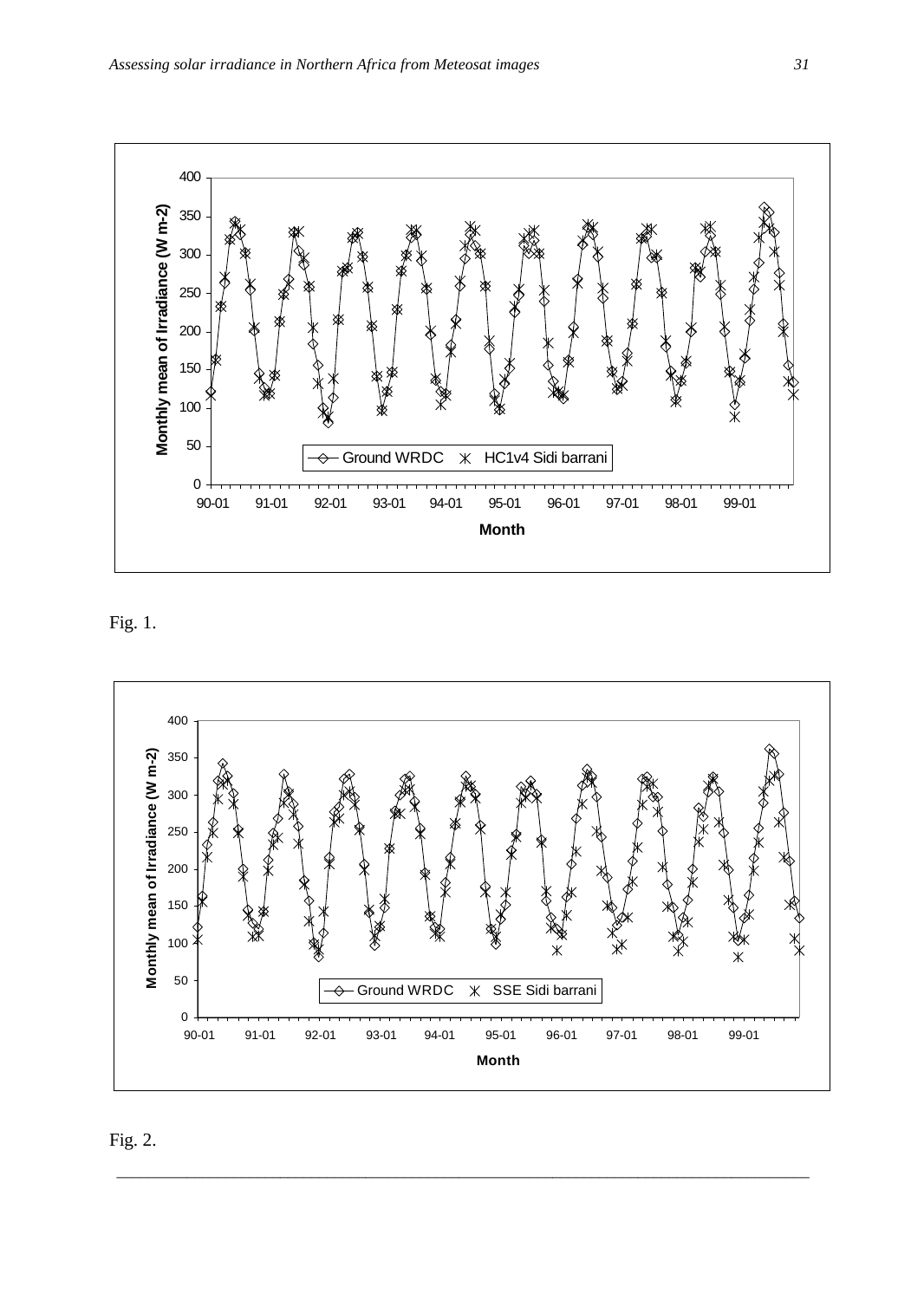





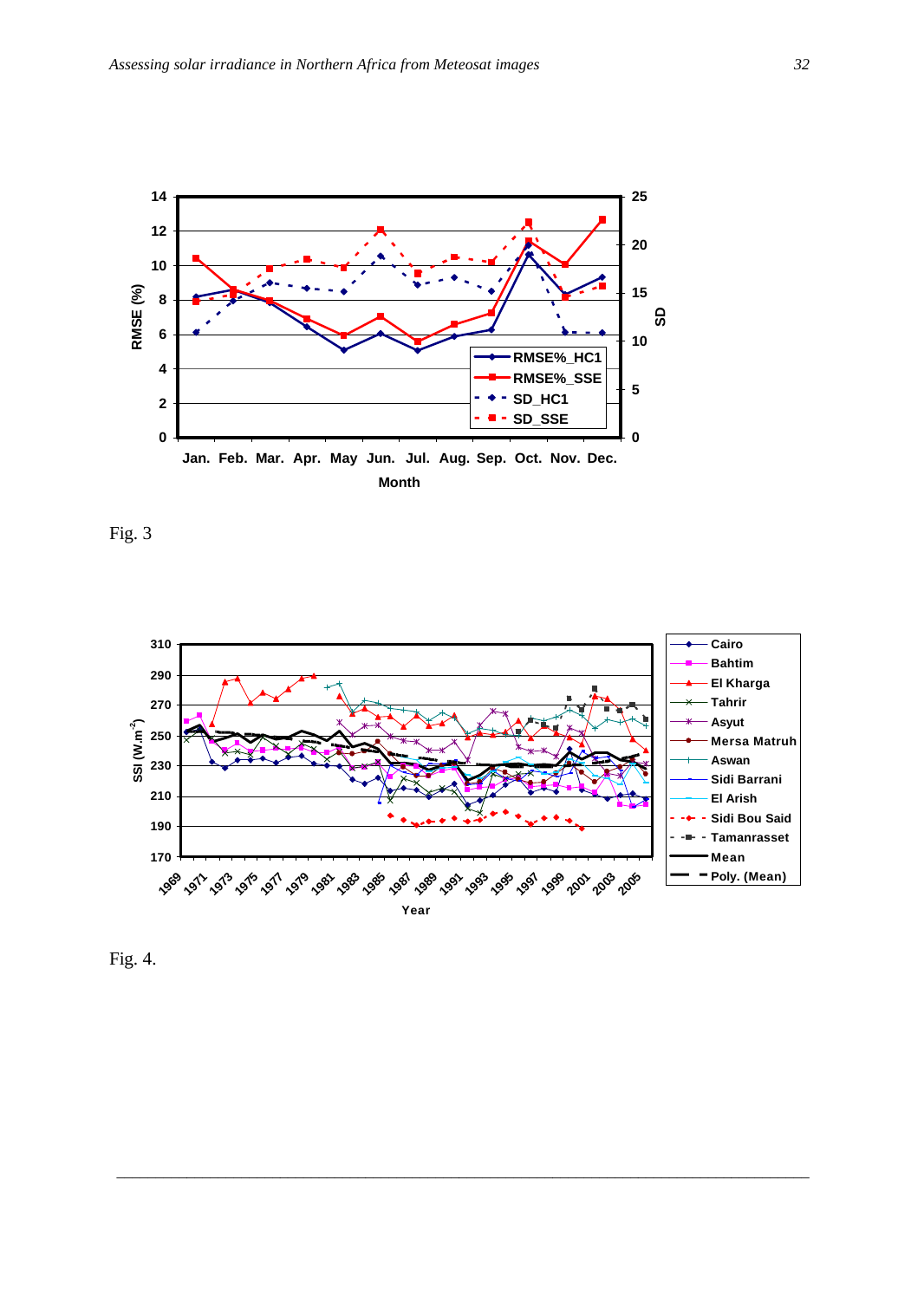

Fig. 5.